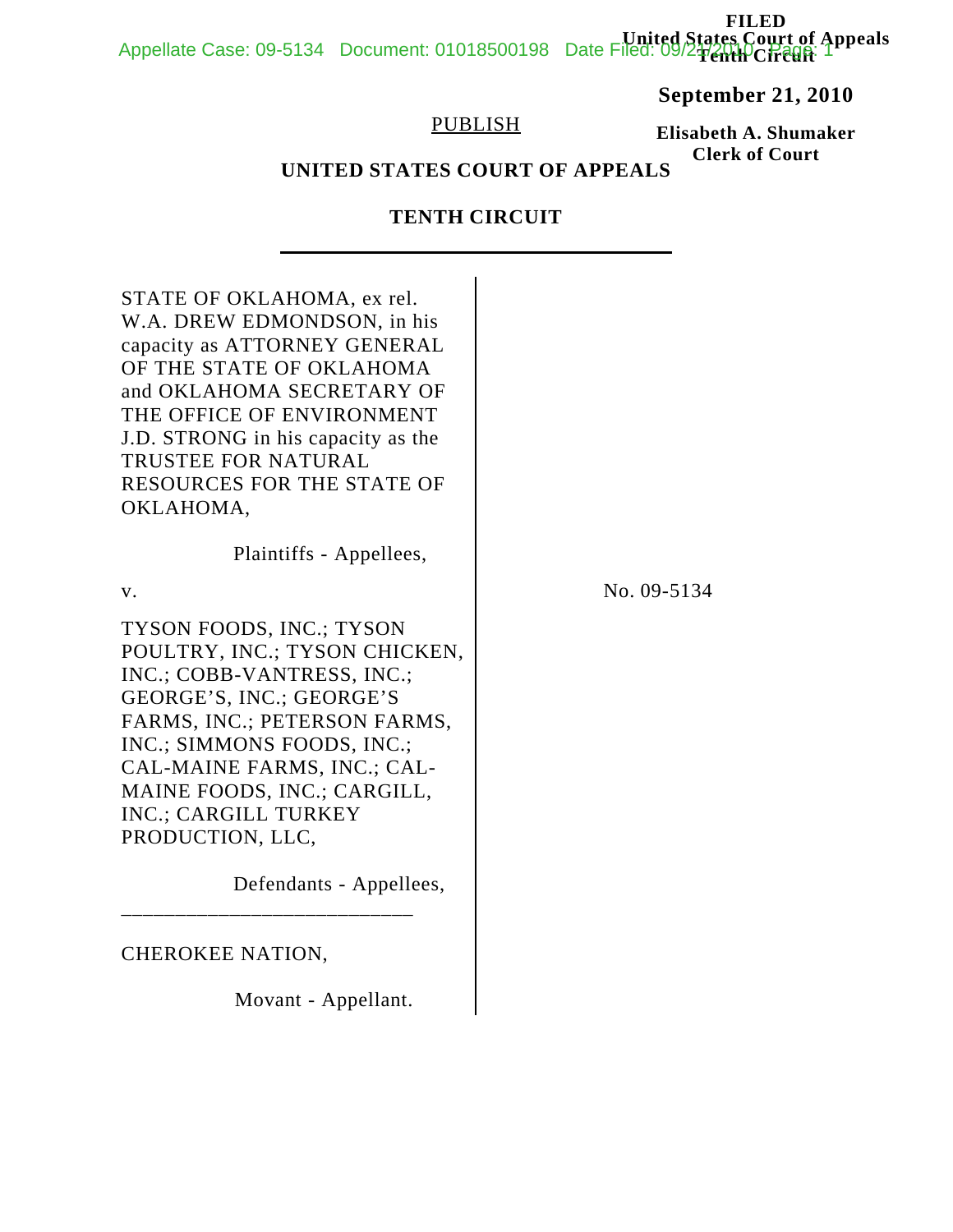## **APPEAL FROM THE UNITED STATES DISTRICT COURT FOR THE NORTHERN DISTRICT OF OKLAHOMA (D.C. NO. 4:05-CV-00329-GKF-PJC)**

A. Diane Hammons, Attorney General, (Sara E. Hill, Assistant Attorney General, with her on the briefs), Cherokee Nation, Tahlequah, Oklahoma, for Movant - Appellant.

Jay T. Jorgensen, Sidley Austin LLP, Washington, D.C., (Virginia A. Seitz, Thomas C. Green, Mark D. Hopson, Sidley Austin LLP, Washington, D.C.; Robert W. George, Vice President and Associate General Counsel, Bryan Burns, Timothy T. Jones, Tyson Foods, Inc., Springdale, Arkansas; Michael R. Bond, Kutak Rock LLP, Fayetteville, Arkansas, with him on the briefs for Defendants - Appellees Tyson Foods, Inc., Tyson, Poultry, Inc., Tyson Chicken, Inc., and Cobb-Vantress, Inc.) (Gary V. Weeks, Woodson W. Bassett III, James M. Graves, Vince Chadick, K.C. Dupps Tucker, Bassett Law Firm, Fayetteville, Arkansas; Randall E. Rose, George W. Owens, Owens Law Firm, P.C., Tulsa, Oklahoma, with him on the briefs for Defendants - Appellees, George's, Inc. and George's Farms, Inc.) (Robert P. Redemann, Perrine, McGivern, Redemann, Reid, Berry & Taylor, P.L.L.C., Tulsa, Oklahoma; Robert E. Sanders, Young Williams, P.A., Jackson, Mississippi, with him on the briefs for Defendants - Appellees Cal-Maine Farms, Inc. and Cal-Maine Foods, Inc.) (John H. Tucker, Theresa Noble Hill, Rhodes, Hieronymus, Jones, Tucker & Gable, PLLC, Tulsa, Oklahoma; Delmar R. Ehrich, Bruce Jones, Krisann C. Kleibacker Lee, Faegre & Benson LLP, Minneapolis, Minnesota, with him on the briefs for Defendants - Appellees Cargill, Inc. and Cargill Turkey Production, Inc.) (John R. Elrod, Vicki Bronson, Conner & Winters, L.L.P., Fayetteville, Arkansas, with him on the briefs for Defendant - Appellee Simmons Foods, Inc.) (A. Scott McDaniel, Nicole M. Longwell, Philip D. Hixon, McDaniel Hixon Longwell & Acord, PLLC, Tulsa, Oklahoma, with him on the briefs for Defendant - Appellee Peterson Farms, Inc.), for Defendants - Appellees.

Ingrid L. Moll, Motley Rice LLC, Hartford, Connecticut, (Frederick C. Baker, Motley Rice, LLC, Mount Pleasant, South Carolina; Louis W. Bullock, Robert M. Blakemore, Bullock Bullock & Blakemore PLLC, Tulsa, Oklahoma; M. David Riggs, Richard T. Garren, Robert A. Nance, David P. Page, Sharon Gentry, Riggs, Abney, Neal, Turpen, Orbison & Lewis, Tulsa, Oklahoma, with her on the briefs), for Plaintiff - Appellee.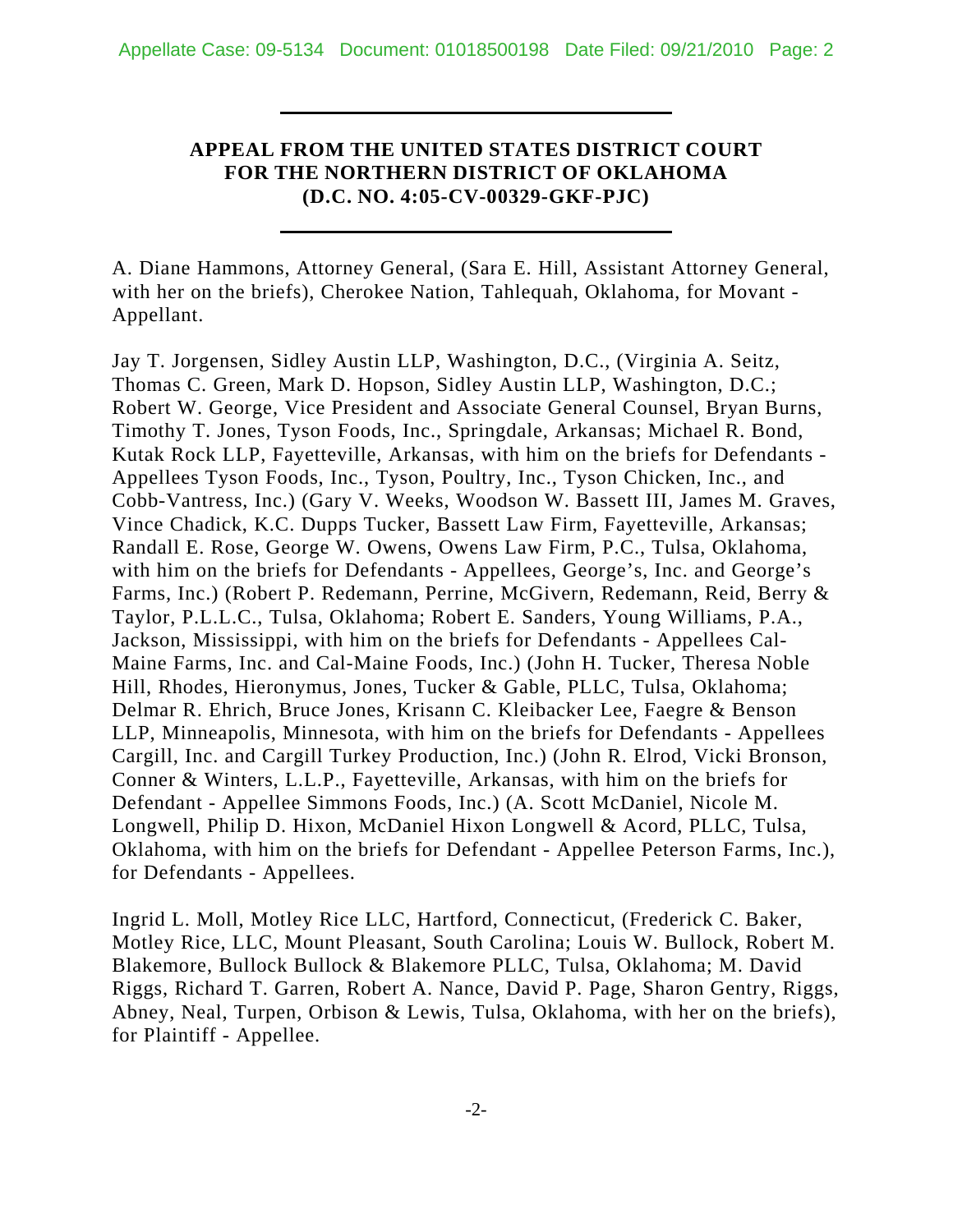Appellate Case: 09-5134 Document: 01018500198 Date Filed: 09/21/2010 Page: 3

Before **TACHA**, **EBEL**, and **HARTZ**, Circuit Judges.

**HARTZ**, Circuit Judge.

The Cherokee Nation (the Nation) appeals the district court's denial of its motion to intervene in a dispute between the State of Oklahoma (the State) and Defendants-Appellees (collectively, Tyson). The State had sued Tyson because of Tyson's disposal of poultry waste in the Illinois River Watershed (IRW). The IRW, in which both the State and the Nation claim interests, covers approximately one million acres straddling the Oklahoma-Arkansas border. Within it are hundreds of large-scale poultry farms. Tyson operates some of these farms and contracts with other farmers to raise poultry until maturity, using methods established by Tyson; Tyson collects the poultry at maturity for processing and marketing. These poultry-growing operations generate hundreds of thousands of tons of poultry waste each year.

Raising a number of legal theories, the State sought monetary relief for past and future damages and an injunction against alleged pollution. More than three years into the litigation, Tyson moved to dismiss the monetary claims on the ground that the Nation was a required party that had not been joined. The State argued that the Nation was not a required party but also negotiated an agreement in which the Nation purportedly assigned the State its interests in the litigation.

-3-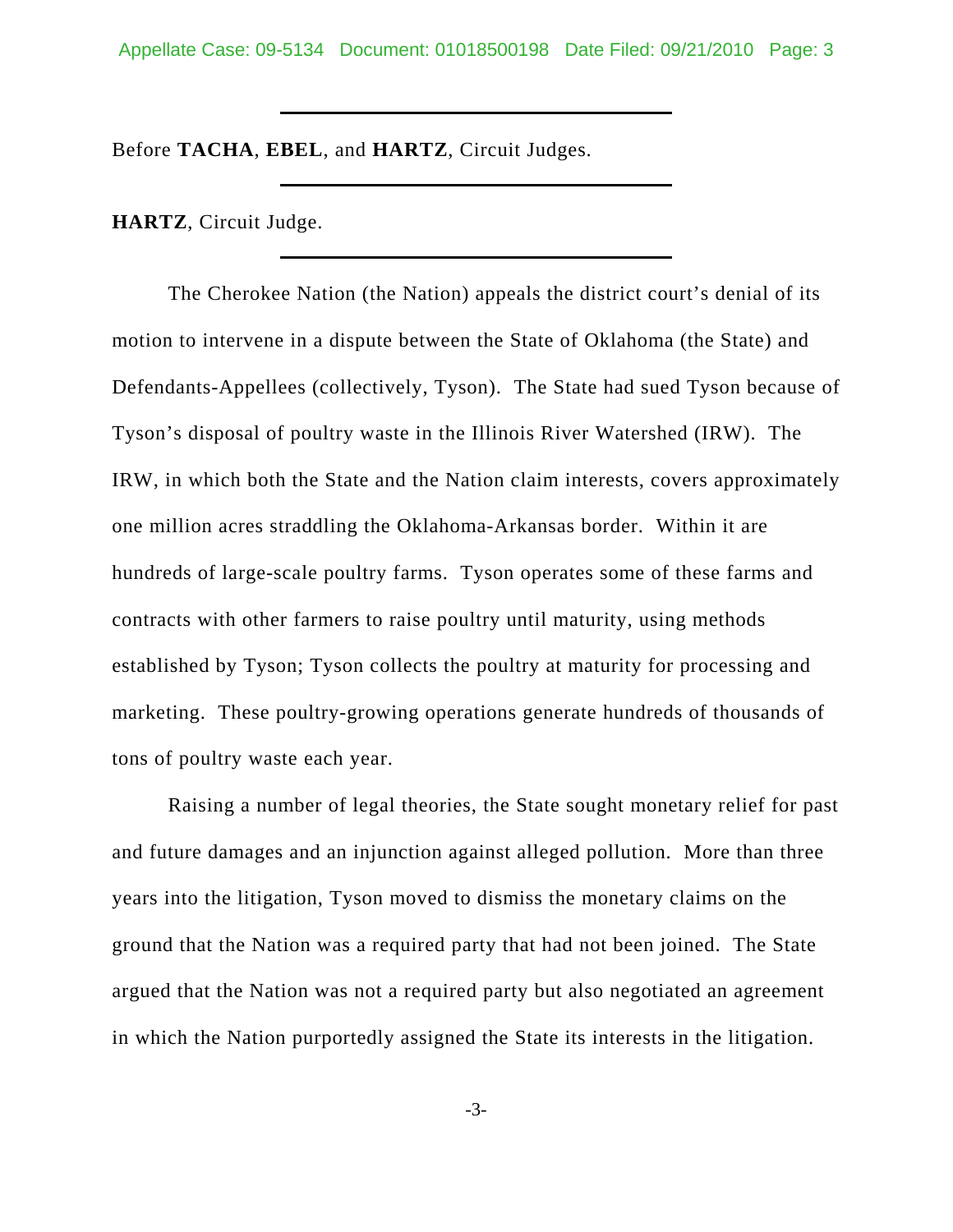The district court ruled that the agreement was invalid and granted Tyson's motion, restricting the previously scheduled trial to the State's claims for injunctive and other equitable relief.

Nineteen days before trial the Nation moved to intervene so that it could proceed on three claims against Tyson for injunctive and monetary relief. The district court denied the motion as untimely. Although the Nation argued that it had moved promptly after learning that the State could not adequately represent the Nation's interests in the litigation, the district court ruled that the Nation had delayed too long, that Tyson would be severely prejudiced by the lengthy trial delay that would be necessary if the Nation were permitted to intervene, and that the Nation would not be prejudiced by a denial of intervention.

We have jurisdiction under 28 U.S.C. § 1291, *see WildEarth Guardians v. U.S. Forest Service*, 573 F.3d 992, 994 (10th Cir. 2009) (order denying intervention was final), and affirm. The district court did not abuse its discretion in denying the motion to intervene. In particular, the district court could properly find that the Nation had unduly delayed seeking to intervene because from the outset of the litigation it had no reason to believe that the State would represent its interests in monetary relief.

### **I. BACKGROUND**

#### **A. Early Stages of the Litigation**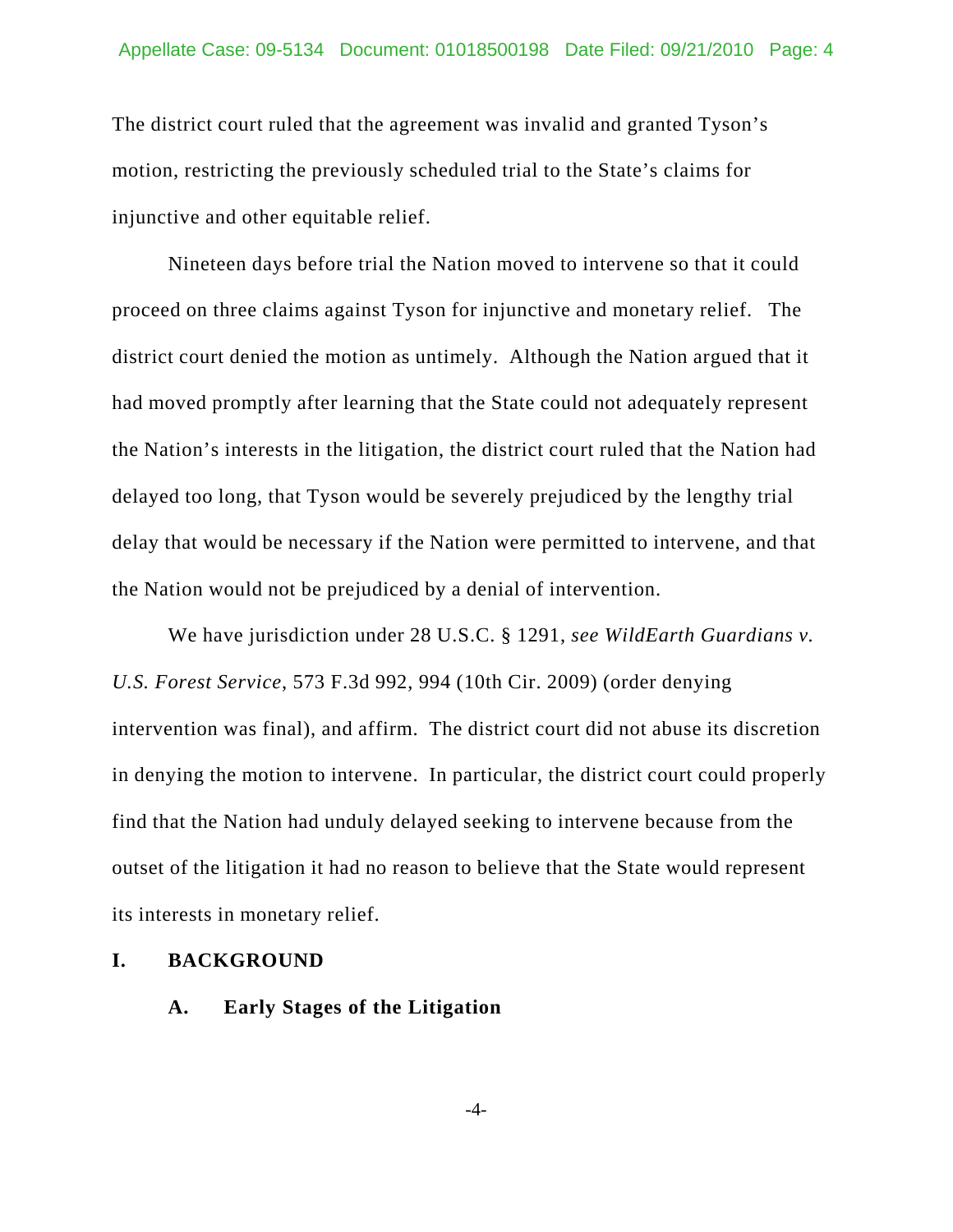On June 13, 2005, the State sued Tyson in the United States District Court for the Northern District of Oklahoma. According to the initial complaint, Tyson and the individual poultry farmers improperly disposed of poultry waste by both storing it and using it as fertilizer on lands within the IRW. Because the waste contains high levels of certain chemicals and microbes that are harmful to the environment and human health, these disposal practices allegedly result in injury to the lands, waters, and biota of the IRW. The complaint further alleged that Tyson is responsible for these disposal practices and thus the resultant injury to the IRW.

The State brought suit as owner of the streams and rivers of the IRW, as holder of all natural resources within the State's boundaries "in trust on behalf of and for the benefit of the public," Complaint at 3, *State of Oklahoma v. Tyson Foods, Inc.*, No. 05-cv-0329 JOE-SAJ (N.D. Okla. June 13, 2005), and as trustee under the federal Comprehensive Environmental Response, Compensation, and Liability Act (CERCLA) for natural resources within Oklahoma. The initial complaint stated nine causes of action. Two causes of action were under CERCLA, 42 U.S.C. § 9607. The first CERCLA claim sought recovery of costs (such as the costs of monitoring and evaluating water quality and biota in the IRW) incurred by the State in responding to Tyson's disposal practices, as well as a declaration that Tyson is responsible for all future response costs that the State would incur. In the second CERCLA claim the State—acting as "CERCLA

-5-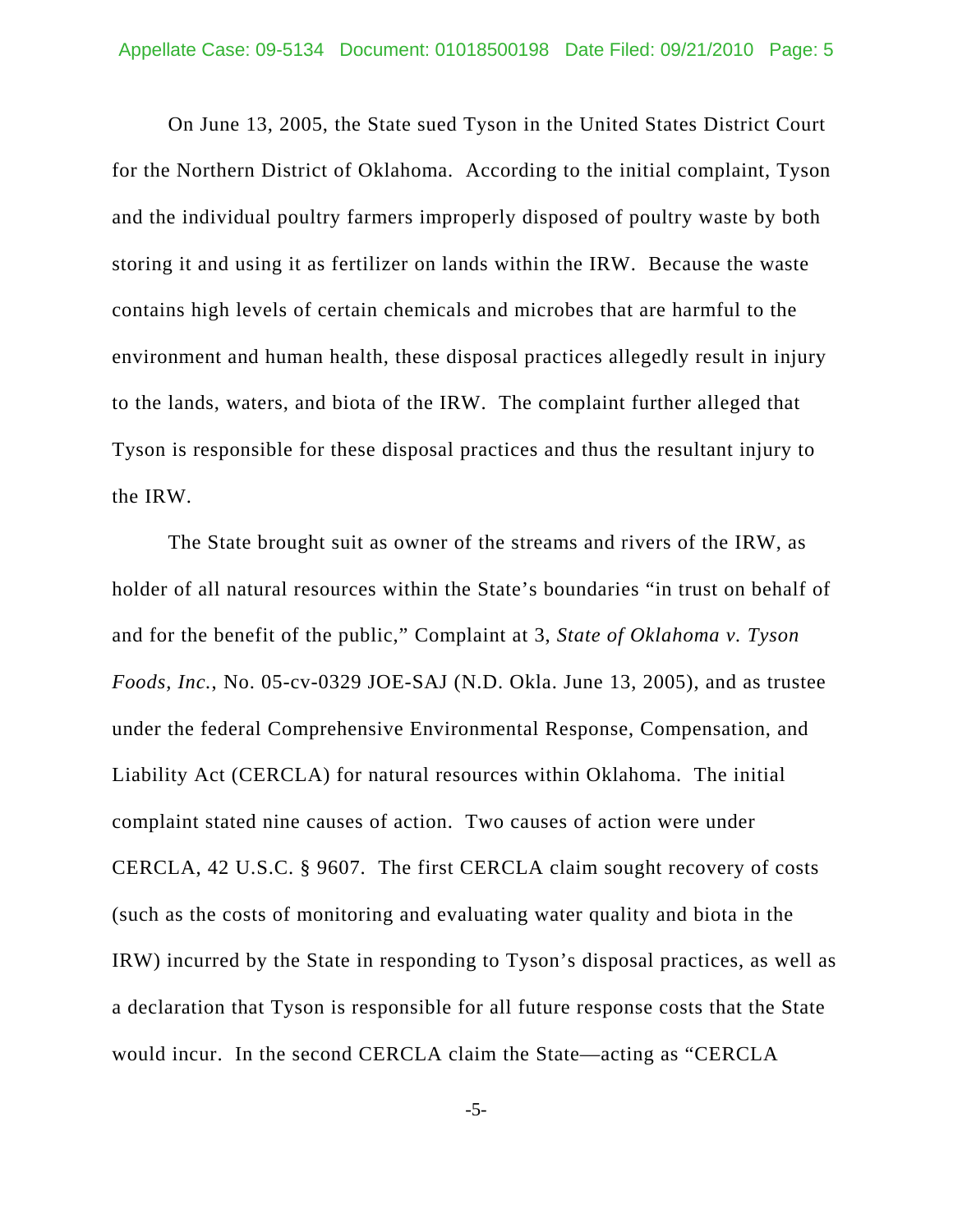trustee for 'natural resources' in, belonging to, managed by, held in trust by, appertaining to or otherwise controlled by" the State—sought damages for injury to and loss of natural resources, including the cost of restoring or replacing the injured resources, the value of lost services resulting from the injury to the resources, and the reasonable cost of assessing injury to the resources. *Id.* at 21. The State's third and fourth claims were based on state and federal nuisance law. They alleged that Tyson's disposal practices unreasonably "inva[ded,] interfere[d] with and impair[ed]" the State's and the public's beneficial use of the IRW, and sought damages (including punitive damages) and an injunction requiring Tyson to cease its disposal methods and remediate the IRW. *Id.* at 24. The fifth claim sought damages and injunctive relief for trespass on the State's property interests in the IRW. The State's sixth and seventh claims sought civil penalties and injunctive relief for violations of the Oklahoma Environmental Quality Code, *see* Okla. Stat. tit. 27A, §§ 2-6-105, 2-3-504; the Oklahoma Agricultural Code, *see* Okla. Stat. tit. 2, §§ 2-16, 2-18.1; the Oklahoma Registered Poultry Feeding Operations Act, *see* Okla. Stat. tit. 2, §§ 10-9.7, 10.9-11; and certain provisions of the Oklahoma Administrative Code, *see* Okla. Admin. Code § 35:17-5-5. The State's eighth claim was for unjust enrichment, seeking restitution and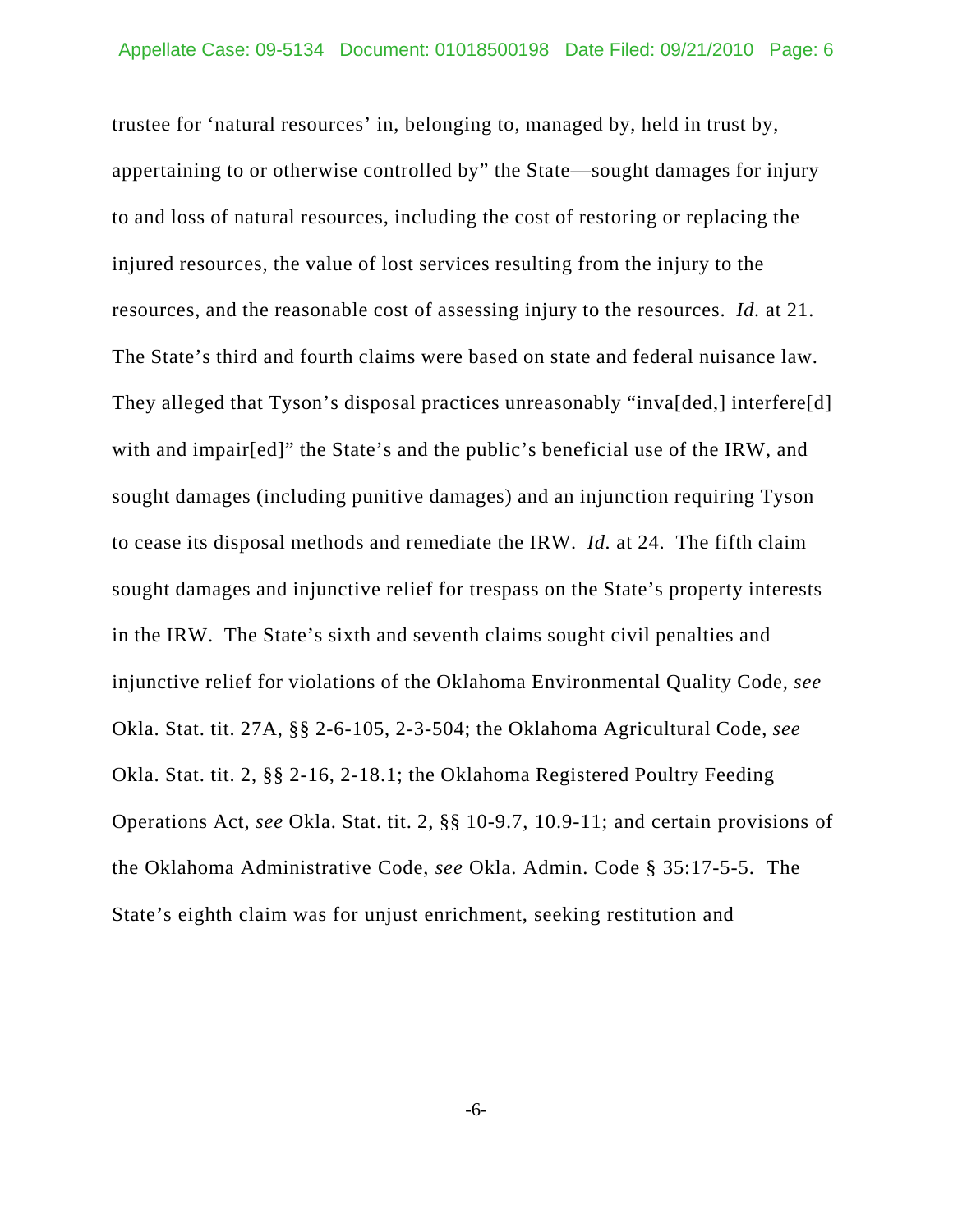disgorgement of profits from the alleged improper waste disposal. A ninth claim was later voluntarily dismissed with prejudice.<sup>1</sup>

The complaint did not mention the Nation. But the Nation was aware of the litigation from the outset. In March 2005, when alerted to the State's intention to file suit, Chad Smith, Principal Chief of the Nation, wrote the following in a letter to Oklahoma's Attorney General:

I've had the opportunity to meet with a number of poultry growers in Delaware County, a quarter of whom are Cherokee. They are concerned that the proposed lawsuit would, in effect, put them out of business. I advised them that I would contact your office and offer our assistance and services in any way that might be helpful to facilitate discussions to reconcile the poultry litter problem affecting water quality in Northeastern Oklahoma.

Aplt. App., Vol. 4 at 688.

This letter reflected the Nation's obvious interest in the subject matter of the lawsuit. Much of the IRW is within the boundaries of the Cherokee Nation and, as clearly emerged later in the lawsuit, the Nation claims that various federal laws and treaties have given it ownership and control over lands, waters, and natural resources of the IRW since before Oklahoma statehood. Yet despite these claims regarding the IRW, nothing in the record indicates that before 2009 the Nation ever expressed to the State (much less reached an agreement with the

<sup>&</sup>lt;sup>1</sup>The complaint was later amended on two occasions. The first amended complaint added a count seeking civil penalties and injunctive relief under the Resource Conservation and Recovery Act, 42 U.S.C. § 6972. The second amended complaint, filed July 16, 2007, dropped a defendant. The changes from the original complaint are irrelevant to the issues on appeal.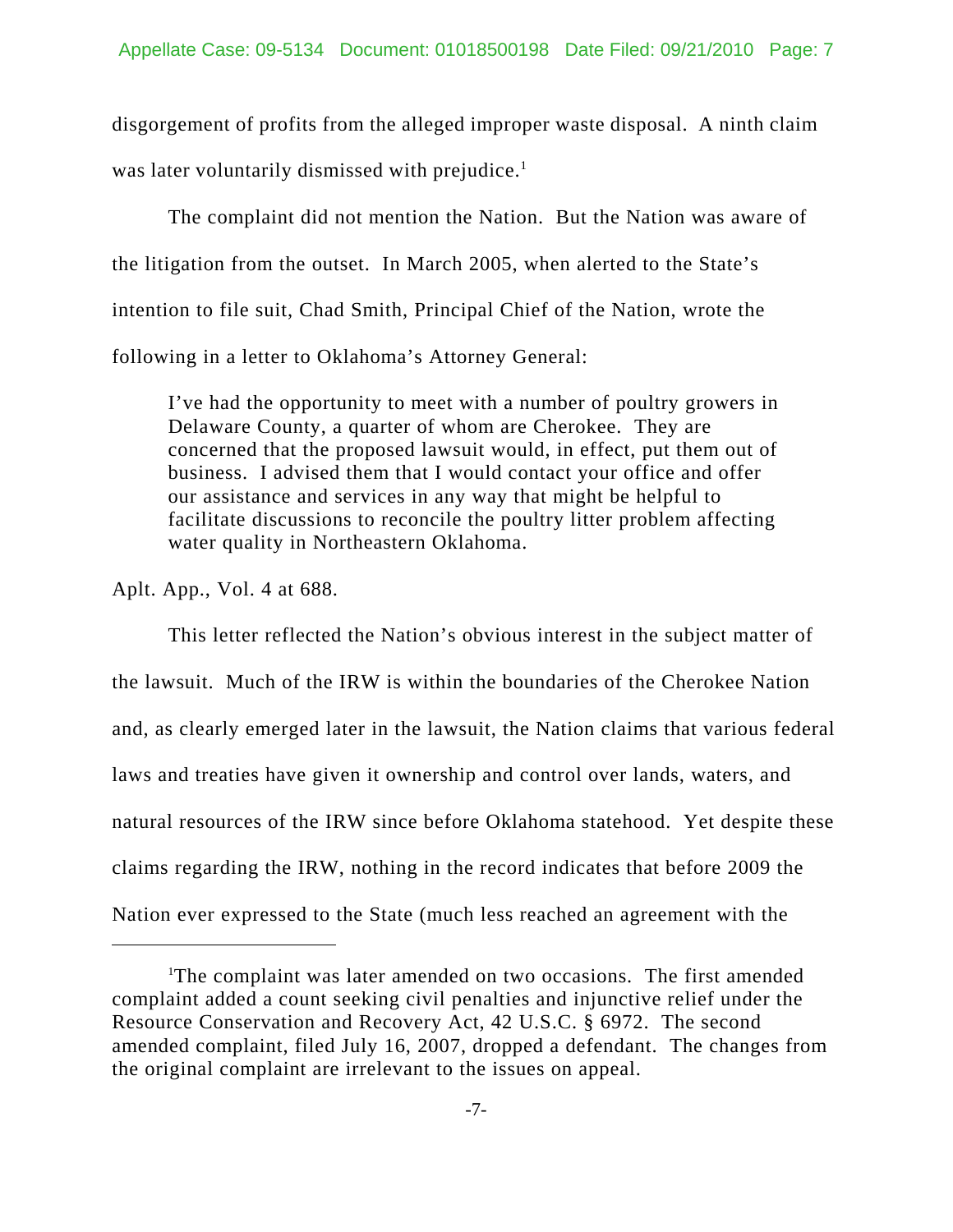State) that it should share in the State's recovery of costs or damages in its lawsuit.

The Nation was, however, engaged early on with both the State and Tyson. In late 2005, after the filing of the initial complaint, representatives of the Nation met with representatives of both Tyson and the State. The Nation discussed its interests in the IRW, but asked Tyson "not to pursue a course of action that would put the validity of the Cherokee Nation's claims" to parts of the IRW before the court. *Id.* at 647.

The litigation had sufficiently matured by November 15, 2007, that the district court issued a scheduling order: Discovery was to be completed by March 2, 2009, and trial was to be held the following September (the specific date of September 21, 2009, being set in a later order on April 24, 2009). Also, a day before the scheduling order the State sought a preliminary injunction enjoining Tyson from "(1) applying poultry waste to any land within the IRW and (2) allowing the application of poultry waste generated at its respective poultry feeding operations and/or the respective poultry feeding operations under contract with it to any land within the IRW." Aplee. Supp. App. at 130. The district court eventually denied the request for a preliminary injunction on September 29, 2008, and we affirmed. *See Att'y Gen. of Okla. v. Tyson Foods, Inc.*, 565 F.3d 769 (10th Cir. 2009).

-8-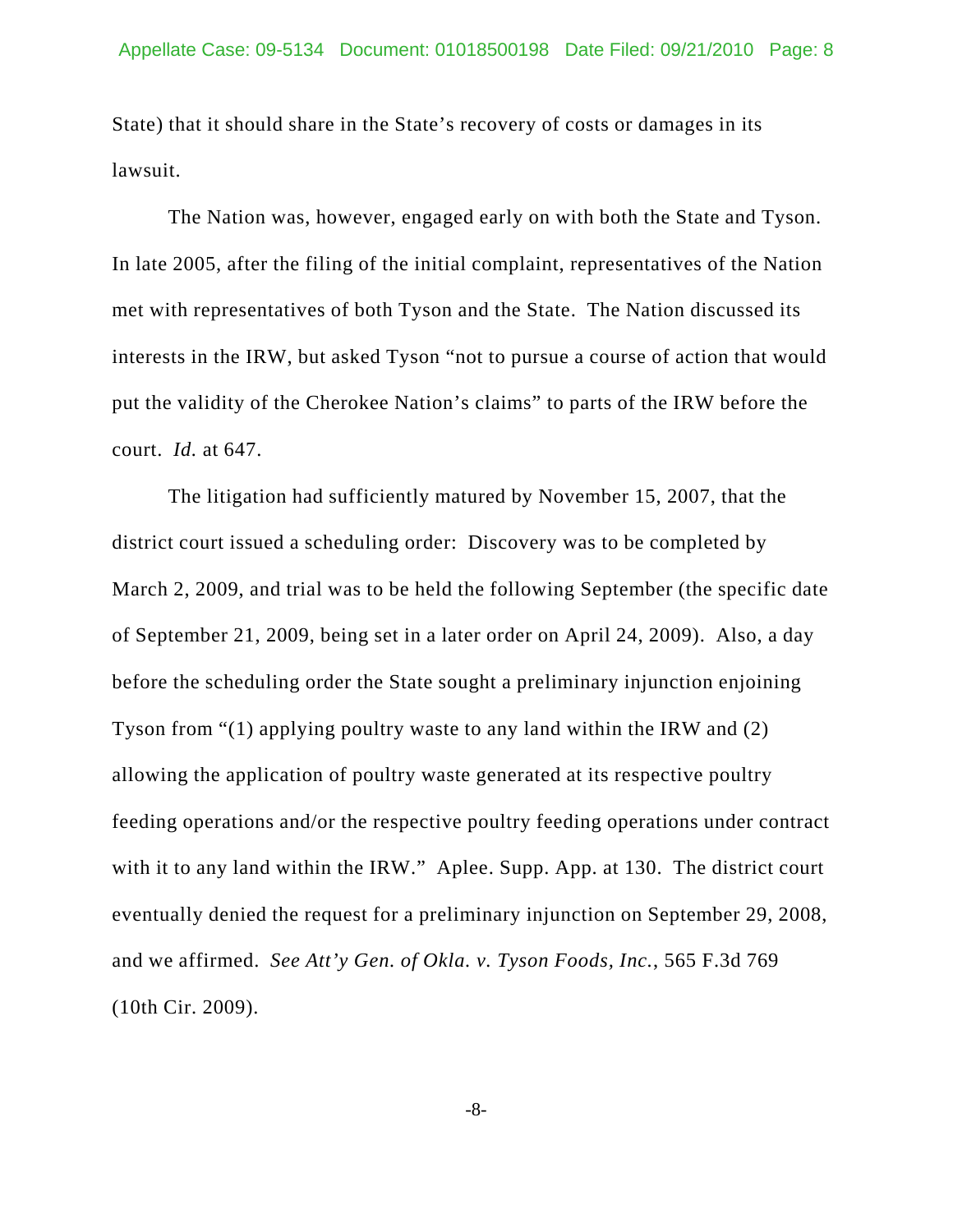#### **B. Motion to Dismiss**

Although Tyson's answer to the original complaint had raised the defense of failure to join a required party, Tyson did not take any formal steps regarding that defense until June 26, 2008, when it served the State with discovery requests seeking documents regarding agreements and communications between the State and the Nation with respect to claims to natural resources within the IRW. On August 11, the State responded with several documents indicating that its claims to IRW resources potentially conflicted with those of the Nation.

Relying in part on the documents received, Tyson filed on October 31, 2008, a motion seeking to dismiss the case for failure to join the Nation. Pointing to the Nation's historical claims of ownership over resources within the IRW and its concern about being subjected to multiple and inconsistent obligations, Tyson asserted that the Nation was a required party to the lawsuit. *See* Fed. R. Civ. P.  $19(a)(1)$ . And because the Nation was a sovereign entity that could not be joined without its consent, Tyson contended that the damages claims had to be dismissed under Fed. R. Civ. P. 19(b) (setting standard for dismissal of claims when required party cannot be joined). In the alternative, Tyson moved for judgment as a matter of law on the ground that the State lacked standing to raise certain claims because it had not demonstrated that it had an ownership or trusteeship interest over the IRW's natural resources.

-9-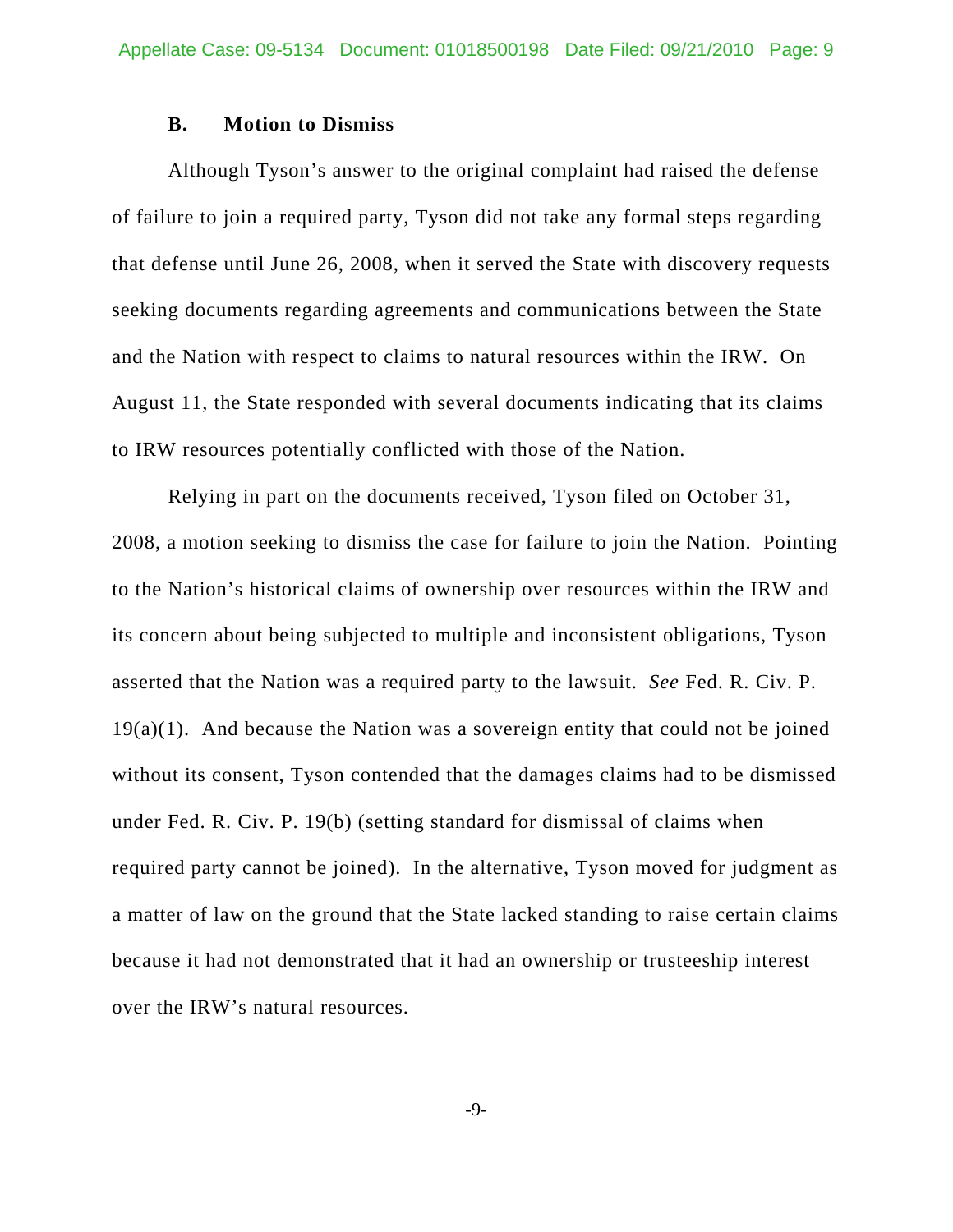On the day that Tyson filed its Rule 19 motion, the Nation's Principal Chief

issued a public statement regarding the motion. It said:

The water rights of the Cherokee Nation came into existence long before the State of Oklahoma or the United States. From the time the Nation exchanged with the federal government all its land in the east with the land in northeastern Oklahoma, water rights have remained intact. However, I have to point out that the Cherokee Nation has not filed this motion to dismiss and it would be a mistake to assume that we support the unconditional dismissal of this lawsuit. The Cherokee Nation, like the state of Oklahoma, has to protect the water quality interests within our jurisdiction. . . . We will take time to analyze this filing and act accordingly. In the meantime, the Cherokee Nation hopes to continue working with the state on water rights discussions, so that tribal and state regulatory structures can cooperate in advancing our common interests.

Aplt. App., Vol. 4 at 743.

The State responded to the motion on January 8, 2009. The response devoted little attention to possible money claims by the Nation. It said: "[Tyson] ha[s] offered *no* evidence that an award of damages from [Tyson] to the State would as a practical matter impair or impede any [Nation] interest." *Id.*, Vol. 3 at 415. And after noting that the Nation "has not indicated that it intends to sue [Tyson]," it added that in any event, "CERCLA precludes double recovery of natural resource damages." *Id.* at 416. The State did not so much as hint that it was seeking any damages for the Nation's benefit.

Four months later, on May 19, 2009, while Tyson's Rule 19 motion was pending, the Nation and the State entered into an agreement (the Agreement) that acknowledged the Nation's "substantial interests in lands, water and other natural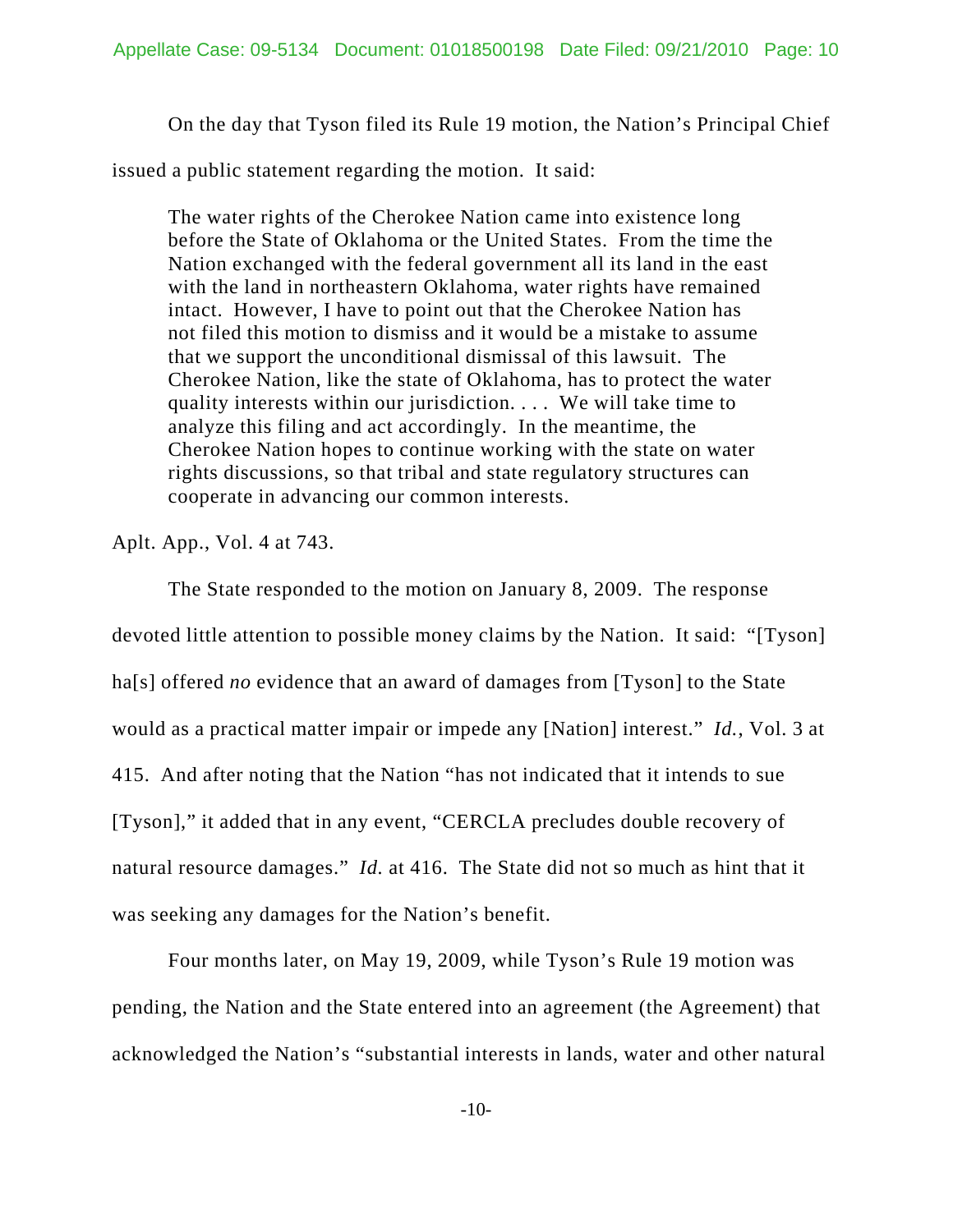resources located within the [IRW]." *Id.* at 532. The Agreement, which was purportedly effective on June 13, 2005 (the date the complaint was filed), was executed by the Attorneys General of the Nation and Oklahoma. It assigned to the State the Nation's right to prosecute any claims relating to those brought by the State in its lawsuit against Tyson. Although the Agreement asserted that "it is not necessary for the Court to resolve the precise nature of each sovereign's interests in lands, water and other natural resources of the [IRW]," *id.*, it also stated that should the court find it necessary to determine the nature of those interests, the Agreement would be "null and void," *id.* at 534.

On July 2, 2009, the district court held oral argument on Tyson's Rule 19 motion, and on July 22 it granted the motion in part and denied it in part. The court first concluded that the Agreement was invalid. It reasoned (1) that the Agreement did not meet Oklahoma's statutory standards for cooperative agreements with Indian Tribes; (2) that the Attorney General of the Nation was not authorized to enter into such agreements; (3) that Oklahoma law prohibited the assignment of state-law claims not arising out of contract (thereby negating the Nation's purported transfer of rights to prosecute the trespass and nuisance claims); and (4) that the Agreement's purported retroactivity was prohibited by Oklahoma law and, in any event, could not cure any jurisdictional defects that existed at the time the complaint was filed.

-11-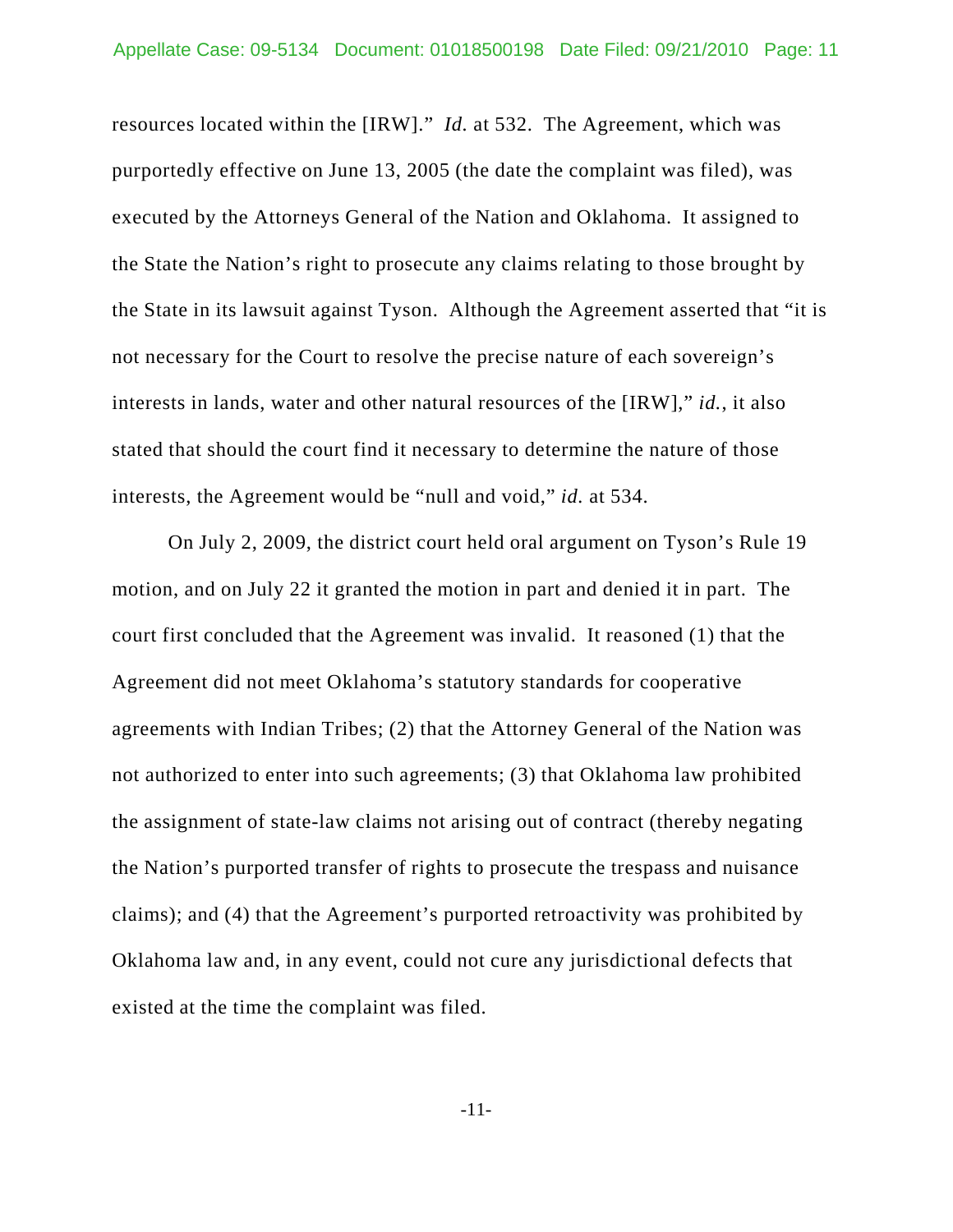The district court then ruled that the Nation was a required party under Fed. R. Civ. P. 19, and, after observing that joinder was not feasible, dismissed each of the State's claims for damages. It explained that the damages claims could not be decided without the Nation's involvement:

Without a legally binding assignment of the Cherokee Nation's rights and interests in the IRW, a damage award to the State either abridges the right of the Cherokee Nation to pursue its own claim for money damages or, to the extent the Cherokee Nation is not barred by issue or claim preclusion, conversely exposes defendants to the risk of multiple, inconsistent judgments. And . . . if the State loses its claim for damages, defendants face a real and substantial risk the Cherokee Nation, unfettered by issue and claim preclusion, would pursue damage claims on its own.

*Id.* at 564–65. The court also ruled that the State lacked standing "to prosecute monetary damage claims for injury to the [Nation's] substantial interests in lands, water and other natural resources located in the IRW." *Id.* at 567–68. In light of its ruling, the court dismissed as moot several outstanding motions regarding the damages claims. The State unsuccessfully moved for reconsideration. Also, Tyson and the State, joined by the Nation, engaged in settlement discussions. But that effort proved unsuccessful.

### **C. Motion to Intervene**

On September 2, 2009, nineteen days before trial was scheduled to begin, the Nation filed a motion to intervene as of right under Fed. R. Civ. P. 24(a). The Nation's proposed intervenor complaint, asserting the Nation's ownership interest in the IRW, alleged CERCLA claims for cost-recovery and damages and a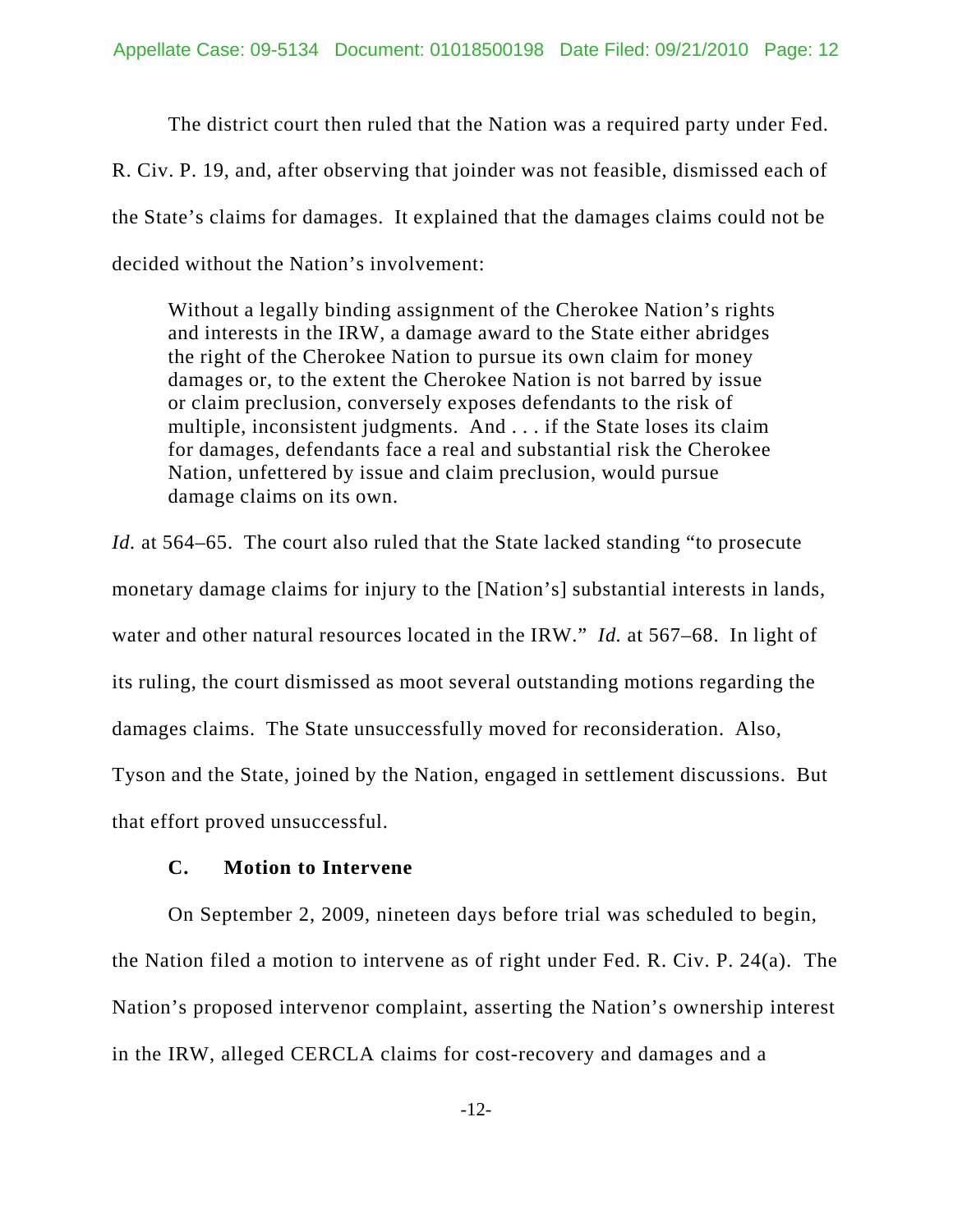federal-nuisance-law claim for damages and injunctive relief. The next day, the State, assuming that intervention by the Nation would resuscitate its own damages claims, moved to continue the trial for 120 days "in order to remove any obstacles to the granting of the Motion to Intervene by the Cherokee Nation," State's Motion for Continuance of Trial at 1, *Tyson Foods, Inc.*, No. 05-cv-329-GKF (PJC) (N.D. Okla. Sept. 3, 2009); and on September 10 it filed a response in support of the Nation's motion to intervene.

Tyson also filed a response on September 10. It contended that the Nation's motion to intervene was untimely. And with respect to the State's request for a 120-day continuance, Tyson argued that the request "grossly underestimate[d]" the need for additional time if the Nation were allowed to intervene. Aplt. App., Vol. 4 at 667. It asserted that "extensive discovery and briefing will be required to adjudicate the numerous additional, complex issues of law and fact by virtue of the Cherokee Nation's separate claims and interests." *Id.* It also said that resetting the trial date would cause severe disruption:

[T]he calendars of defense counsel, defense witnesses and perhaps the calendar of the Court are not so malleable that a several month long trial can simply be penciled in a mere four months from now as the State suggests. Defense counsel, defense witnesses and this Court have postponed and delayed other important business and cases in order to accommodate Plaintiffs' demands for a September 21 trial date with the expectation that such matters can be attended to once this trial concludes in October or November of 2009.

*Id.* (citation omitted).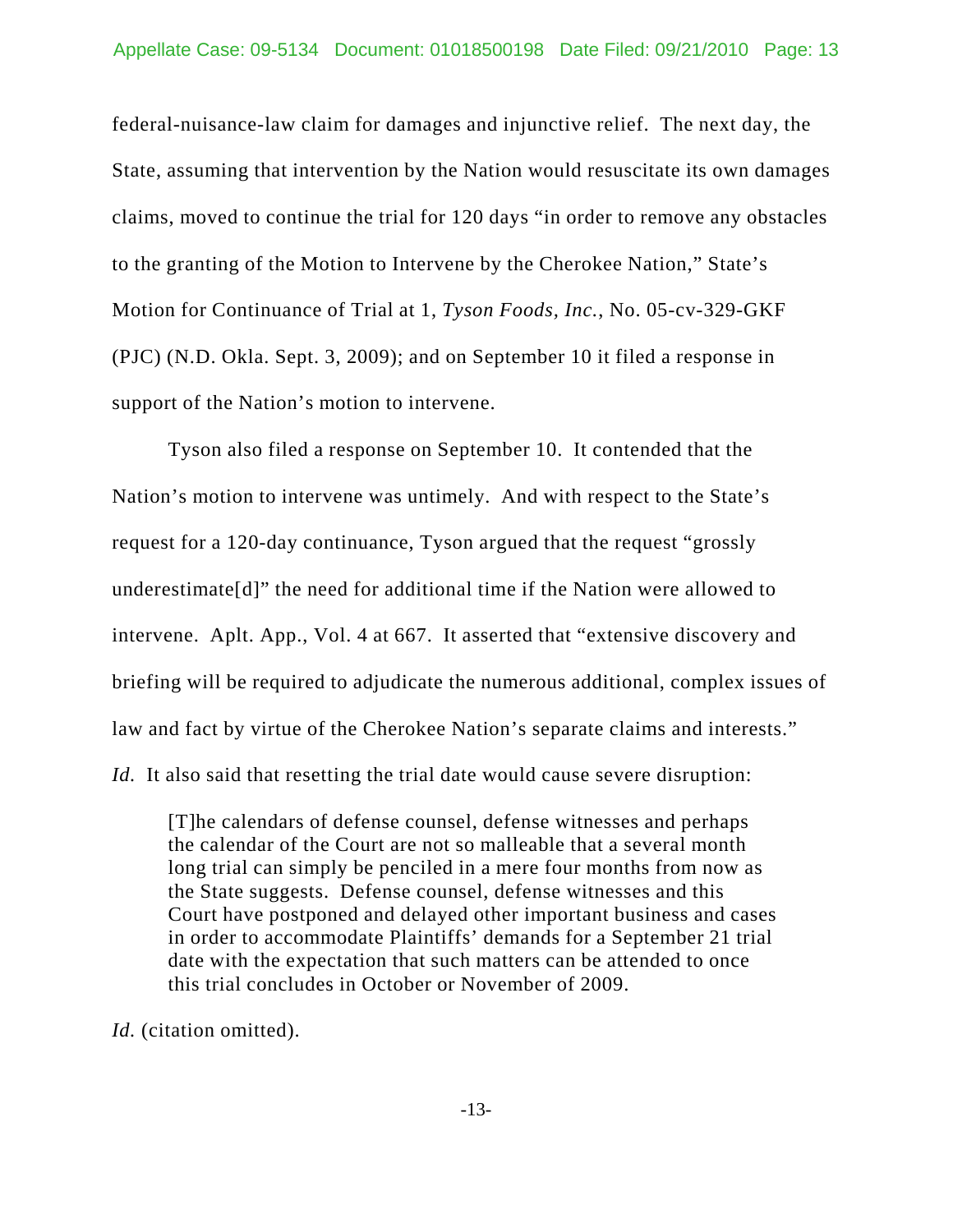On September 15, six days before the scheduled trial date, the district court held a hearing on the Nation's motion. The Nation's Attorney General acknowledged that the Nation had "tried very diligently not to become a party to this lawsuit," had "never wished to have our ownership in the [IRW] an issue in this case," and had asked Tyson "not to assert our interest in the watershed." *Id.*, Vol. 5 at 869. But she argued that the motion was timely because the Nation had previously thought that it could rely on the State to protect its "interest in addressing the pollution," *id.* at 879, and did not discover until the court's July 22 order that it could not. She also contended that the Nation would suffer prejudice if it were not permitted to join because, among other reasons, it lacked the resources to prosecute the case without the State's assistance. She conceded that there would be some delay were the Nation's motion granted, but argued that no more than a two-month delay would be necessary.

The State supported the Nation's position. It argued that permitting intervention would not enlarge the scope of the original claims and would entail only minimal additional discovery. It further contended that the Nation's motion was timely because the Nation had reasonably believed until the district court's July 22 order that the State was adequately protecting its interests.

Tyson countered that because the Nation had sat on its rights until September 2009, its motion was untimely. It also contended that intervention would cause great disruption to the case, because resuscitating previously

-14-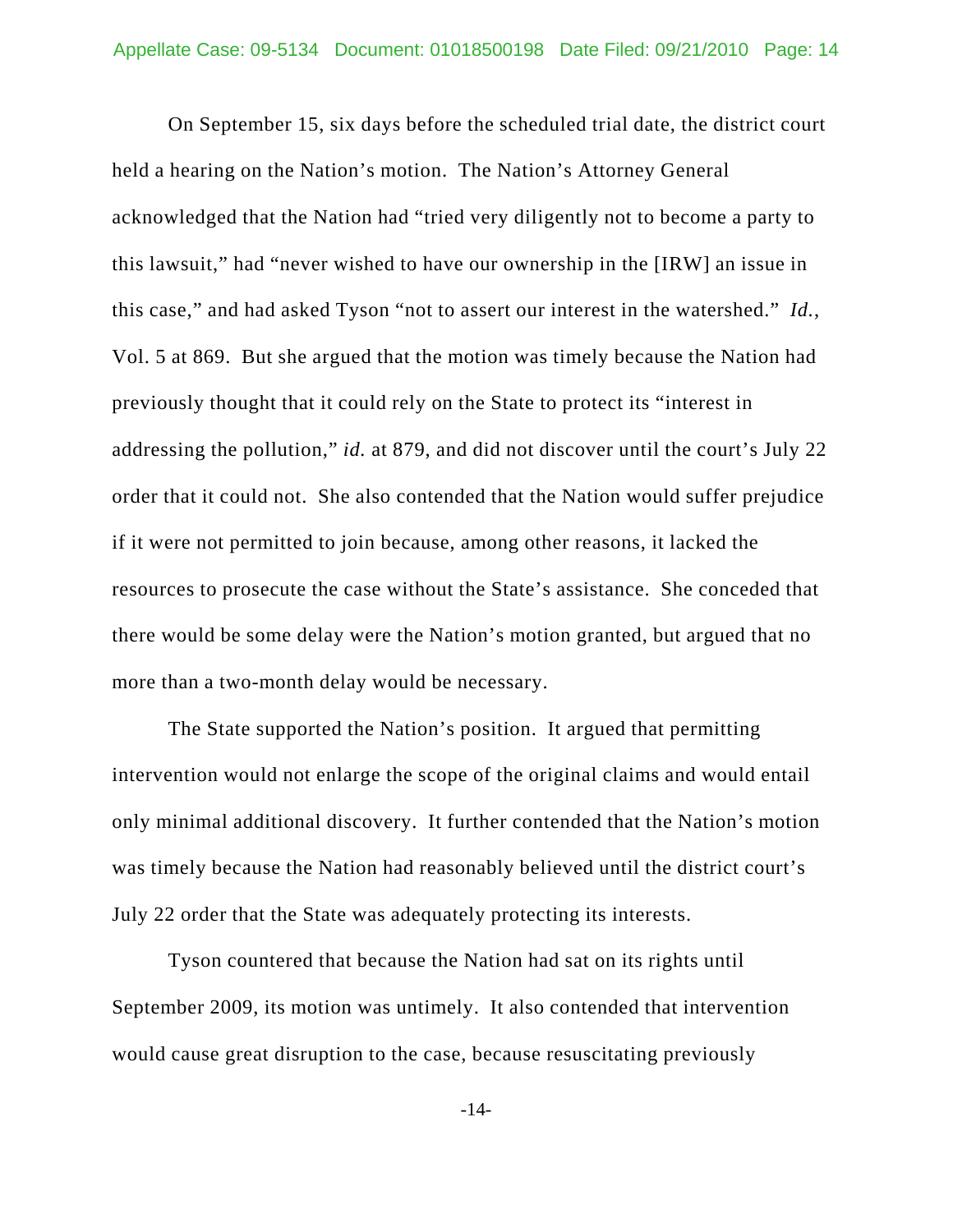dismissed claims would require addressing new, complicated issues, such as the

extent of the Nation's ownership over the IRW and whether any statute of

limitations barred its claims.

The district court denied the Nation's motion. It said:

This is not a particularly easy issue and there is no perfect resolution to this issue. This case was filed over four years and three months ago, and trial is scheduled to begin less than a week from today. As previously stated, the Nation admits . . . "there's a possibility for delay" . . . in the event this Court were to permit intervention. The Nation attaches to its motion a proposed intervenor's complaint with three causes of action. The filing of an intervenor's complaint, including a federal common law nuisance claim would trigger more than a 120 day delay. It would require the reinsertion of three causes of action that were previously dismissed, the consequent resuscitation of numerous motions pertaining to those causes of action, both motions for summary judgment and motions in limine. Perhaps more significantly, it would trigger the necessity of a new round of discovery pertaining to at least the statute of limitations issues, a new round of motions for summary judgment and likely a new round of motions in limine, in addition to those 41 that have already been filed.

Such an approach would result in delay and expense, which would severely prejudice the parties who have been actively proceeding toward trial these past four-plus years. [Tyson] ha[s] adequately demonstrated that the Cherokee Nation knew of its interest in this case from the outset of the litigation but chose not to intervene for a number of reasons and the Court will not secondguess those reasons.

The Nation will not be prejudiced in the sense that its claims will not be impaired by the denial of its motion to intervene. The Cherokee Nation may bring its claims in a separate lawsuit if it wishes. This Court—would have been pleased to grant the Nation's motion to intervene if it had been timely. Unfortunately it is not. For these reasons, as well as the other reasons set forth in the defendants['] brief, the motion to intervene . . . is denied.

*Id.* at 927–28.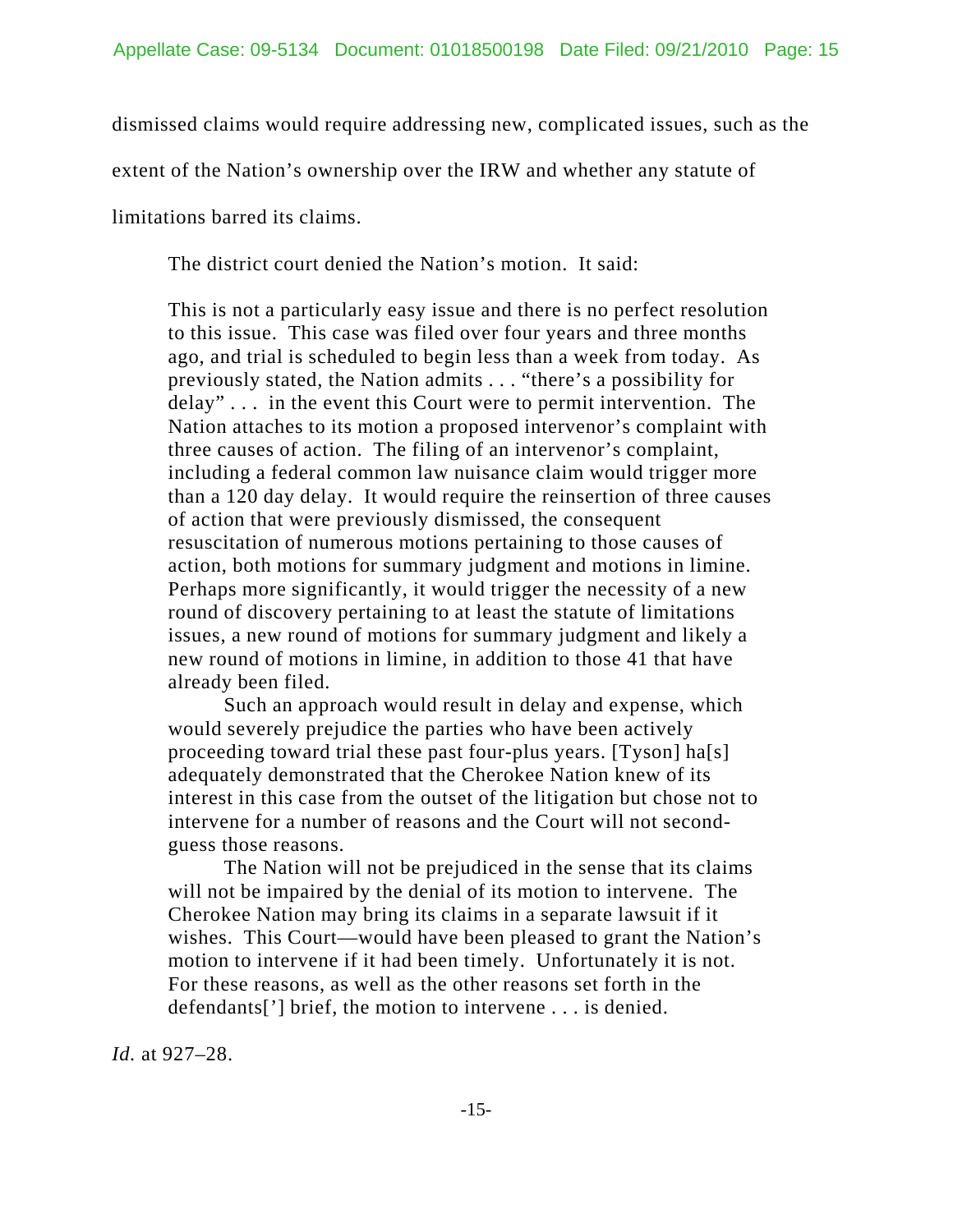On September 24, 2009, the State and Tyson proceeded to a bench trial on

the State's equitable claims. Trial took 52 days and the parties are awaiting final judgment.

## **II. DISCUSSION**

Fed. R. Civ. P. 24(a)(2) provides, in pertinent part, as follows:

On timely motion, the court must permit anyone to intervene who:

. . . .

claims an interest relating to the property or transaction that is the subject of the action, and is so situated that disposing of the action may as a practical matter impair or impede the movant's ability to protect its interests, unless existing parties adequately represent that interest.

Thus, a movant may intervene as a matter of right if "(1) the [motion] is timely,

(2) the [movant] claims an interest relating to the property or transaction which is

the subject of the action, (3) the [movant's] interest may be impaired or impeded,

and (4) the [movant's] interest is not adequately represented by existing parties."

*Elliott Indus. Ltd. P'ship v. BP Am. Prod. Co.*, 407 F.3d 1091, 1103 (10th Cir.

2005). Timeliness is the sole matter of dispute in this appeal.

## **A. Standard of Review**

We review a district court's ruling on timeliness for an abuse of discretion.

*See Coal. of Ariz./N.M. Counties for Stable Econ. Growth v. Dep't of Interior*,

100 F.3d 837, 840 (10th Cir. 1996). Under the abuse-of-discretion standard, "a

trial court's decision will not be disturbed unless the appellate court has a definite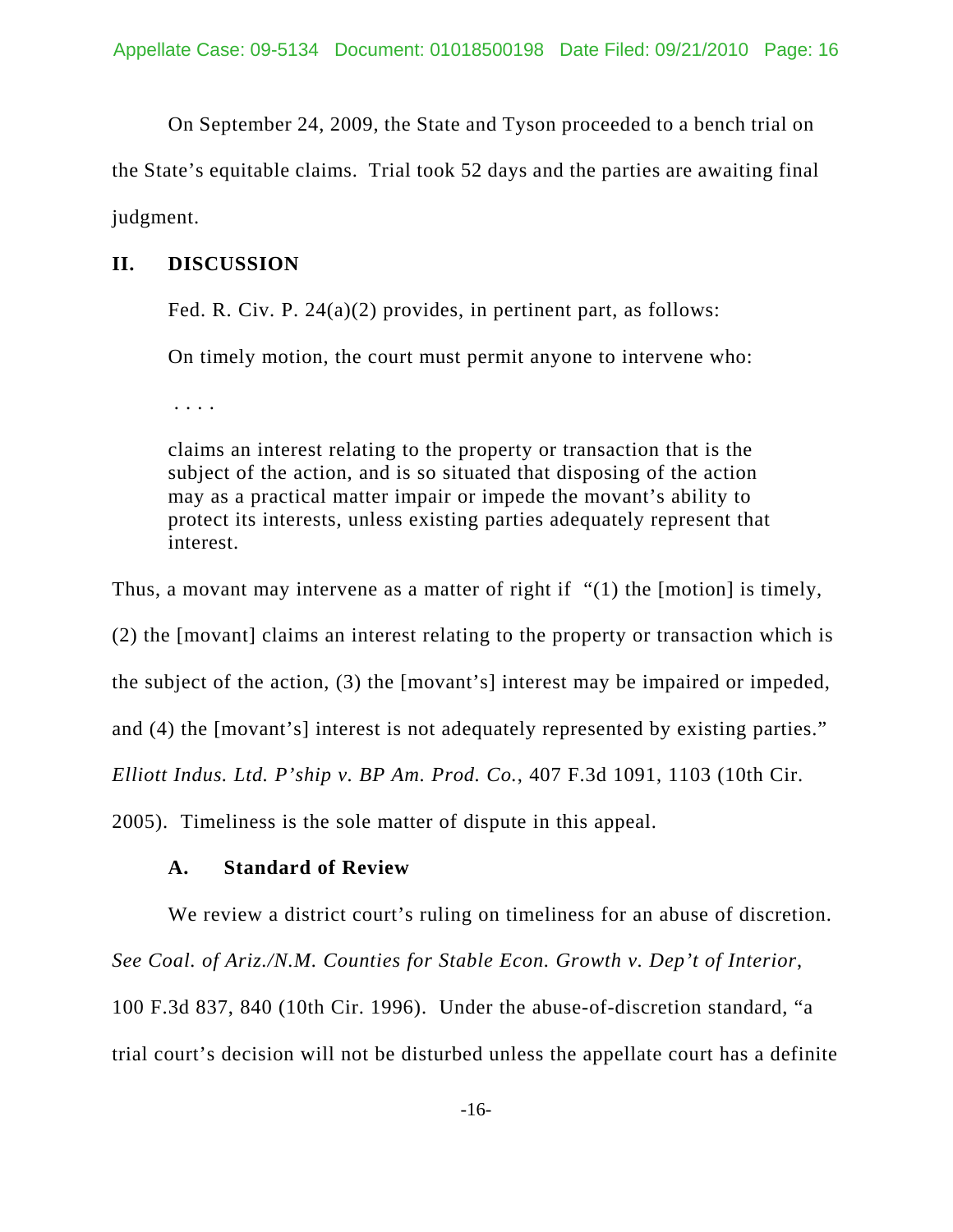and firm conviction that the lower court made a clear error of judgment or exceeded the bounds of permissible choice in the circumstances." *Phelps v. Hamilton*, 122 F.3d 1309, 1324 (10th Cir.1997).

### **B. The Timeliness of the Nation's Motion**

The timeliness of a motion to intervene is determined "in light of all of the circumstances." *Sanguine, Ltd. v. U.S. Dep't of Interior*, 736 F.2d 1416, 1418 (10th Cir. 1984). We have recognized three factors as particularly important: " $[1]$  the length of time since the [movant] knew of [its] interests in the case; [(2)] prejudice to the existing parties; [and (3)] prejudice to the [movant]." *Id.*  But these consideration are not exclusive and the trial court should also consider "the existence of any unusual circumstances." *Id.* The Nation contends that these factors establish an abuse of discretion. We disagree.

#### **1. Length of Time Since the Nation Knew of its Interest**

"When the applicant appears to have been aware of the litigation but has delayed unduly seeking to intervene, courts generally have been reluctant to allow intervention." 7C Charles A. Wright et al., Federal Practice & Procedure § 1916, at 539–40 (3d ed. 2007). In this case it is undisputed that the Nation had been aware of the litigation for more than four years before its eve-of-trial motion to intervene. Indeed, even before suit was filed in June 2005, the Nation's Principal Chief wrote to the Oklahoma Attorney General about "the proposed lawsuit." Aplt. App., Vol. 4 at 688.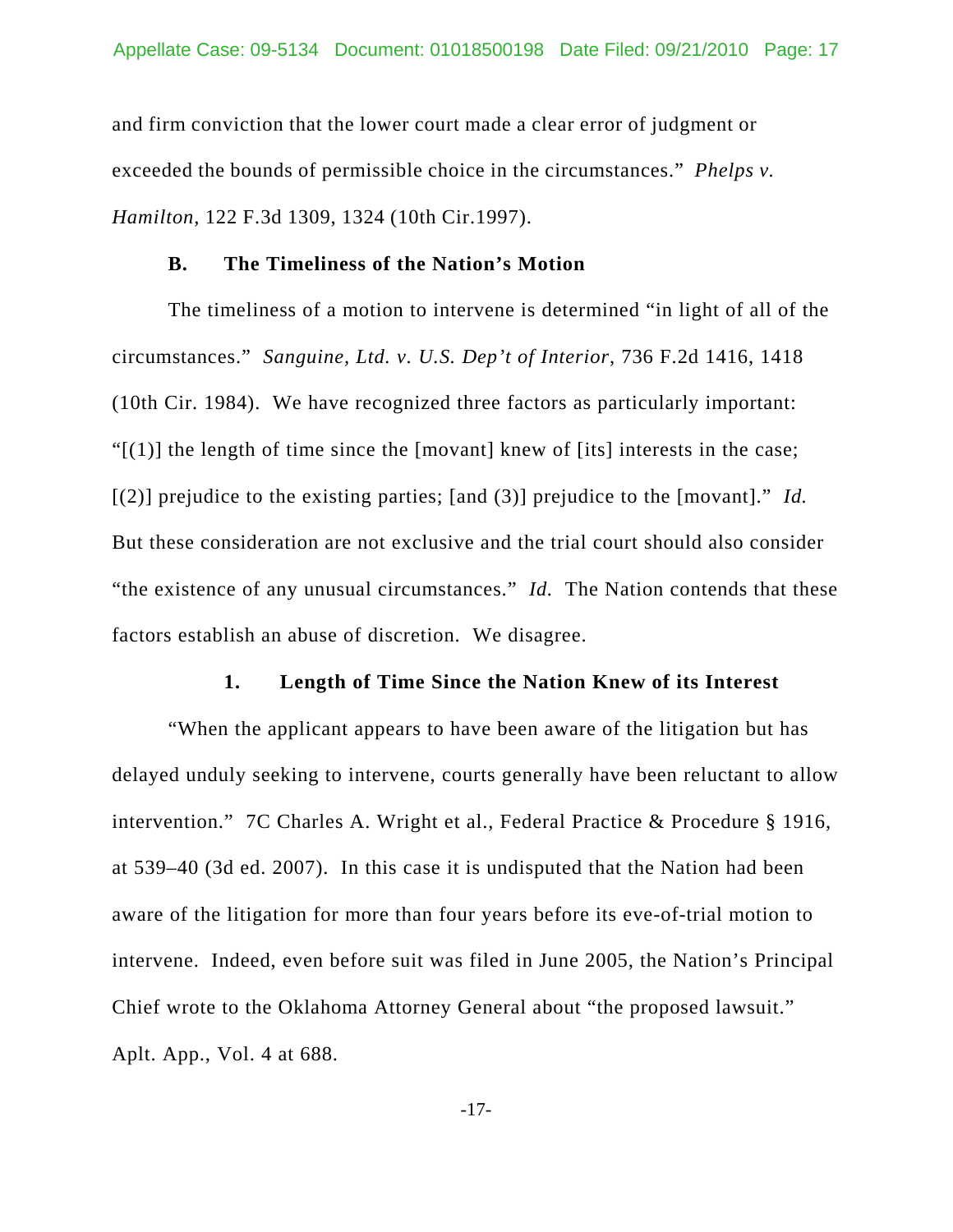The Nation and the State argue, however, that the timeliness of the Nation's motion must be measured only from when it had reason to recognize that its interests were not being adequately represented by a party to the litigation. In particular, they contend that the Nation reasonably believed that the State was adequately representing its interests until shortly before the motion to intervene. According to them, (1) it was only on October 31, 2008, when Tyson filed its Rule 19 motion to dismiss for absence of a required party, that the Nation became aware of the possibility that its interests would not be adequately represented by the State, and (2) it was not until July 22, 2009, when the district court ruled on that motion, that the Nation definitively knew that the State could not in fact represent its interests.

We agree that a potential party could not be said to have unduly delayed in moving to intervene if its interests had been adequately represented until shortly before the motion to intervene. After all, an earlier motion to intervene—when the movant's interests were adequately represented by a party—would have been denied. *See San Juan County, Utah v. United States*, 503 F.3d 1163, 1203 (10th Cir. 2007) (plurality opinion). Therefore, we join the other circuits that measure delay from when the movant was on notice that its interests may not be protected by a party already in the case. *See Reich v. ABC/York-Estes Corp.*, 64 F.3d 316, 322 (7th Cir. 1995) ("[W]e do not expect a party to petition for intervention in instances in which the potential intervenor has no reason to believe its interests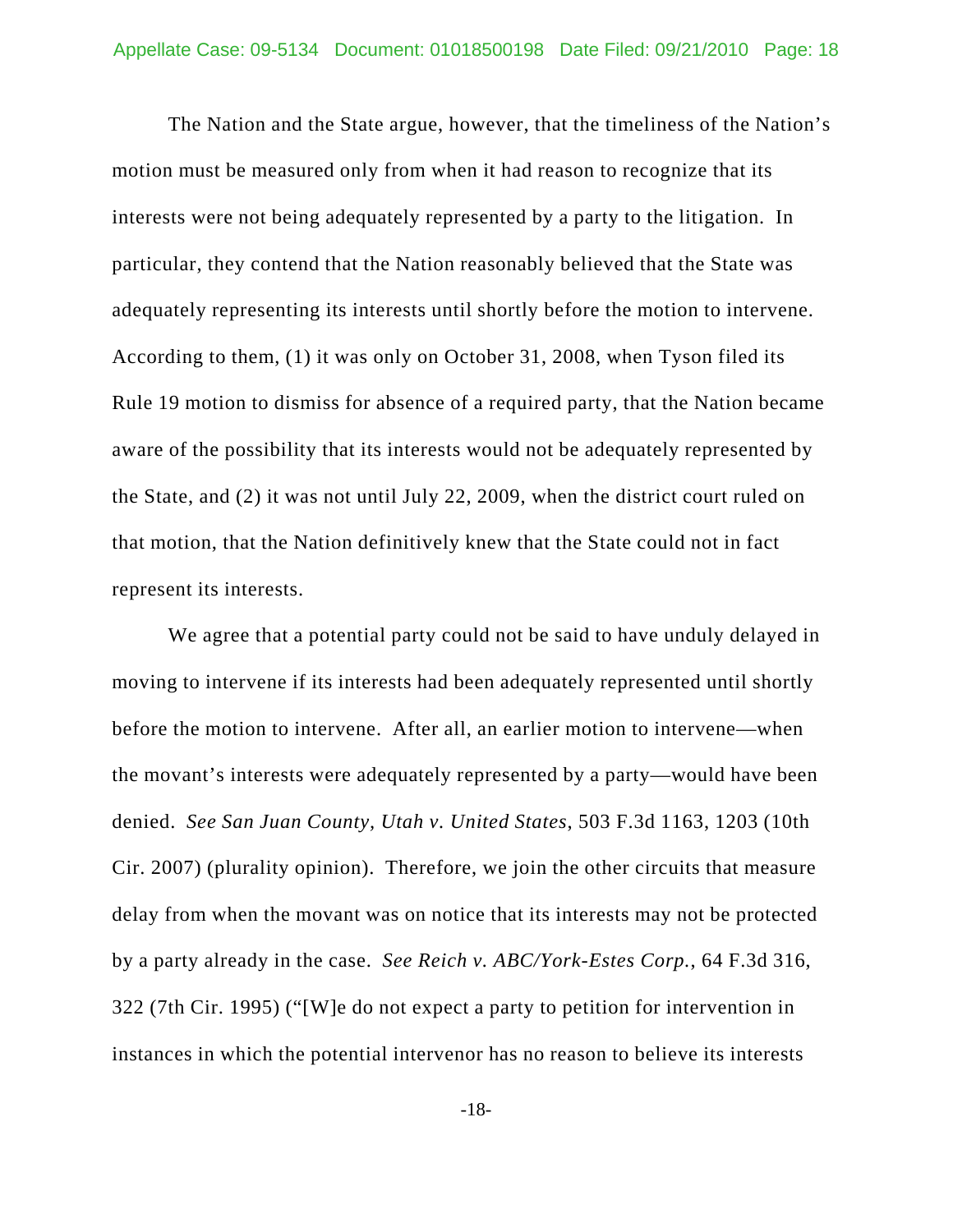are not being properly represented . . . ."); *Sierra Club v. Espy*, 18 F.3d 1202, 1206 (5th Cir. 1994) ("A better gauge of promptness is the speed with which the would-be intervenor acted when it became aware that its interests would no longer be protected by the original parties."); *Hill v. W. Elec. Co.*, 672 F.2d 381, 386 (4th Cir. 1982) ("[C]ritical issue with respect to timeliness is whether the proposed intervenor moved to intervene 'as soon as it became clear that the interests of the unnamed class members would no longer be protected by the named class representatives.'" (quoting *United Airlines, Inc. v. McDonald*, 432 U.S. 385, 394 (1977) (ellipsis omitted)); *Legal Aid Soc'y of Alameda Co. v. Dunlop*, 618 F.2d 48, 50 (9th Cir. 1980) ("[T]he relevant circumstance here for determining timeliness is when the intervenor became aware that its interest would no longer be protected adequately by the parties . . . ."); *cf. Elliott*, 407 F.3d at 1103 ("Prior to the district court's entry of final judgment it was reasonable for [the prospective intervenor] to rely on Appellees to argue the issue of subject matter jurisdiction.").

There may, of course, be different degrees of clarity of notice that a party cannot or will not represent a potential movant's interest; and the district court will need to consider that clarity (or lack of it) in weighing the factors for and against intervention. For example, the court could expect the motion to intervene to be filed promptly when delay could significantly prejudice other parties, even though the inadequacy of representation is not free from doubt.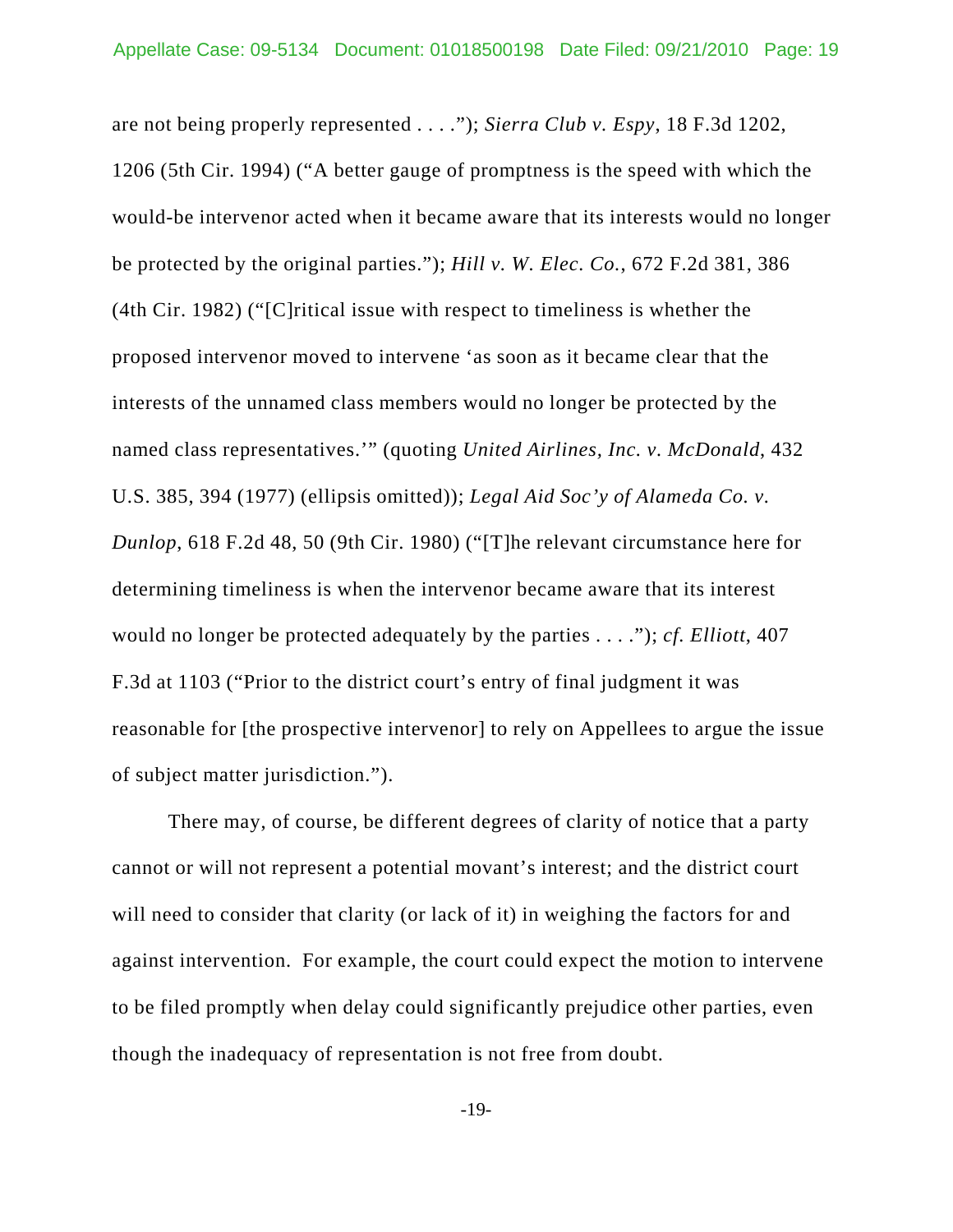It helps the Nation little, however, to measure its delay from when it was on notice that the State might not adequately represent its interests. It had such notice long before its motion. True, in one respect the Nation had every reason to expect the State to protect its interests. In seeking injunctive relief against Tyson, the State was doing all that the Nation might wish to do in that regard. Moreover, in seeking funds from Tyson under CERCLA to remedy the effects of prior pollution (say, money for decontaminating an area), the State may have been doing just what the Nation would have wanted. But the Nation's interests that are relevant to the question before us are the interests pursued in its proposed complaint in intervention; and, as we shall see, the Nation has made no showing that it ever had reason to rely on the State to pursue many of those interests on its behalf.

The Nation's proposed complaint stated three causes of action. All relied on essentially the same allegations against Tyson as those in the State's complaint, except that they alleged the interests of the Nation, rather than the State, with respect to the alleged pollution. The first count was for CERCLA cost recovery under 42 U.S.C. § 9607. It alleged that as a result of Tyson's improper release of hazardous substances into the IRW, the Nation "has incurred, and will continue to incur, necessary response costs . . . includ[ing] . . . costs of monitoring, assessing and evaluating water quality, wildlife and biota in the IRW." Aplt. App., Vol. 4 at 627–28. "Accordingly," said the complaint, the

-20-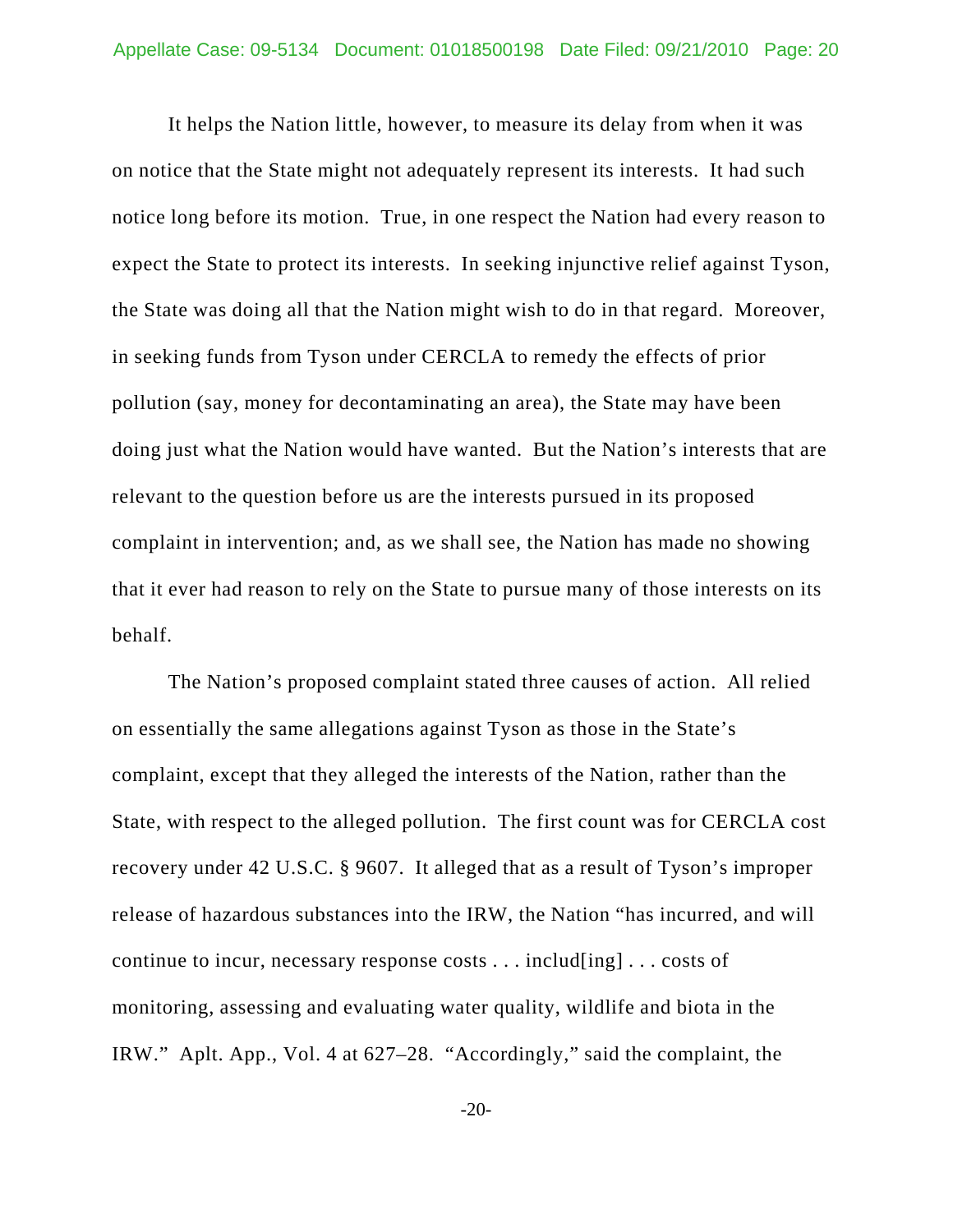"Nation is entitled to recover from [Tyson] all of the [Nation's] past and present necessary response costs" and to a declaratory judgment that Tyson is liable "for all future necessary response costs incurred by the [Nation]." *Id.* at 628. The State, however, had not sought recovery of past, present, or future response costs of the Nation. Rather, it sought "all of the *State of Oklahoma's* past and present necessary response costs," and sought a declaratory judgment that Tyson was liable for "all future necessary response costs incurred *by the State of Oklahoma*." *Id.*, Vol. 2 at 324 (emphasis added). The Nation could never have reasonably thought that the State was representing the Nation's interests in recovering its damages. Even if the Nation believed that it would not need to recover any future response costs because the State would be doing all the responding (although nothing in the record supports that belief), the prayer for recovery of response costs already incurred by the Nation could not be answered by a State victory in its suit.

The Nation's second count, for CERCLA resource damages under 42 U.S.C. § 9607, is similar. It alleges that Tyson's pollution has resulted in "injury to, destruction of, and loss of natural resources in the IRW, . . . for which the [Nation] is trustee," just as the State alleged its trustee status in its complaint. *Id.*, Vol. 4 at 629. The count then alleges that the Nation "has incurred reasonable and necessary costs to assess and evaluate this injury, destruction and loss of the natural resources" and seeks damages, including "(a) the cost to

-21-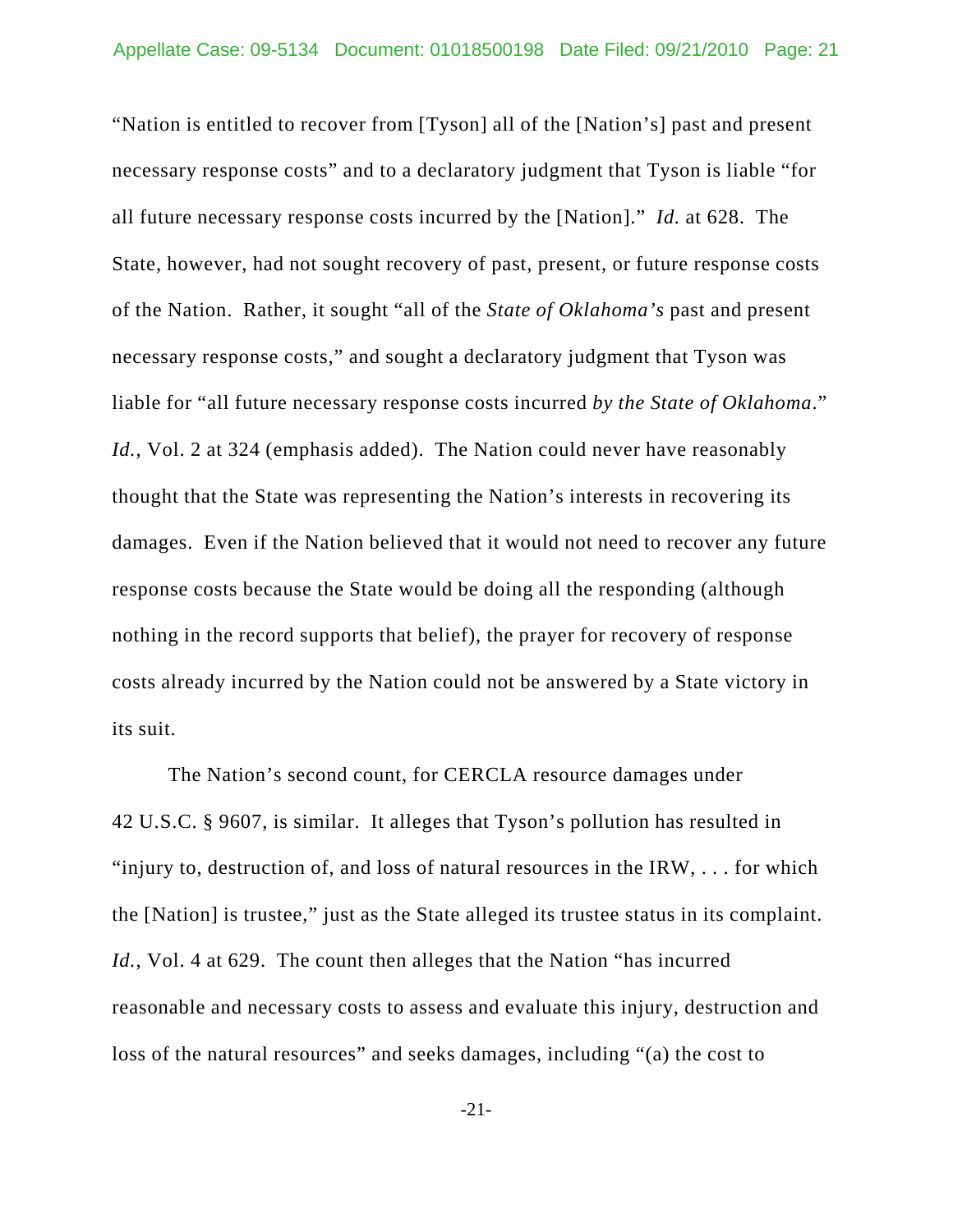restore, replace, or acquire the equivalent of such natural resources; (b) the compensable value of lost services resulting from the injury to such natural resources; and (c) the reasonable cost of assessing injury to the natural resources and the resulting damages." *Id.* at 630. Again, however, the State's complaint did not seek such damages for the Nation, and the Nation could not have reasonably thought that the State was representing its interests in those damages. As with the first count, the Nation may have thought that it would not need to seek future damages because the State would "restore, replace, or acquire the equivalent" of the injured or lost resources; but the State's suit could not have recovered for the Nation the cost of assessing injury or the value to the Nation of lost services.

As for the Nation's third count, a claim of federal common-law nuisance, the injunctive relief sought is identical to what the State sought on its claims that went to trial. But the compensatory and punitive damages sought by the Nation for past and future injury could not have been recovered for the Nation in the State's suit. The Nation has not argued any theory under which the State could have adequately represented the Nation's interest in obtaining monetary relief on this claim.

We can sum up as follows regarding the three types of interests that the Nation sought to pursue in its proposed complaint. First, insofar as the Nation had an interest in injunctive relief against Tyson, it could have reasonably

-22-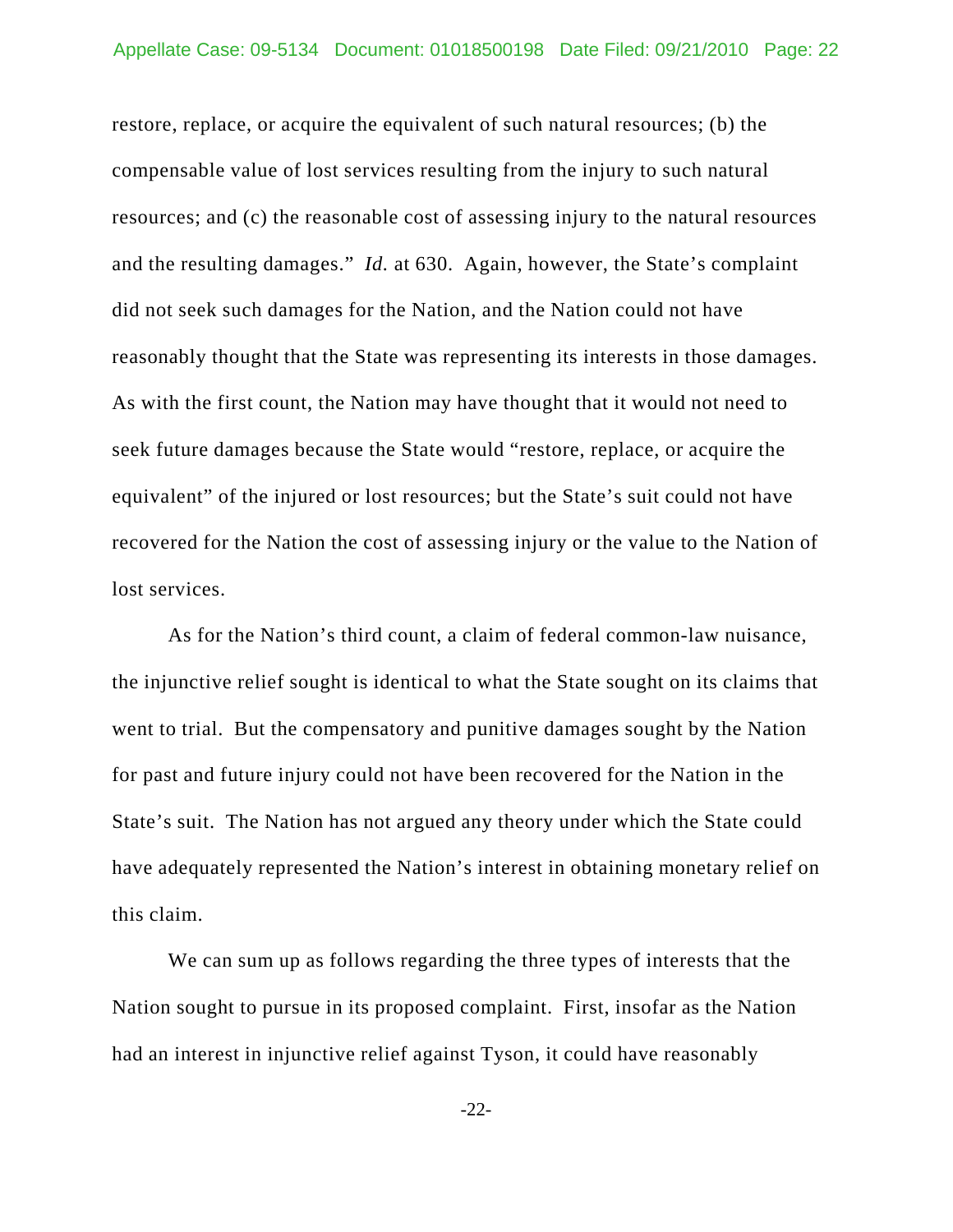assumed from the outset of the suit that the State would adequately represent the Nation's interests, and nothing that occurred before the Nation moved to intervene would suggest the contrary. The district court ruled that the State could pursue its injunctive relief and has held a trial on that matter. The Nation had no need to intervene in that trial; and apparently it never sought to modify its motion to intervene to allow it to be a party at that trial.

Second, insofar as the Nation had an interest in recovering past response and assessment costs under CERCLA and both compensatory damages (for past and future injury) and punitive damages under federal common law, the State's complaint never sought such recovery for the Nation, and nothing in the record suggests that the Nation could have reasonably believed that those interests would be adequately protected by the State in its lawsuit.

Third, insofar as the Nation had an interest in damages for its future response and restoration costs under CERCLA, the State's complaint did not seek such damages for the Nation. Perhaps the Nation could have believed that the State's suit would protect this interest of the Nation because success in the State's suit would eliminate any need for the Nation to incur such future costs; but nothing in the record directly supports such a belief.

Accordingly, for much, perhaps most, of what the Nation sought in its proposed complaint, nothing had happened in the four-plus years since the State filed its complaint that would indicate that the State could no longer adequately

-23-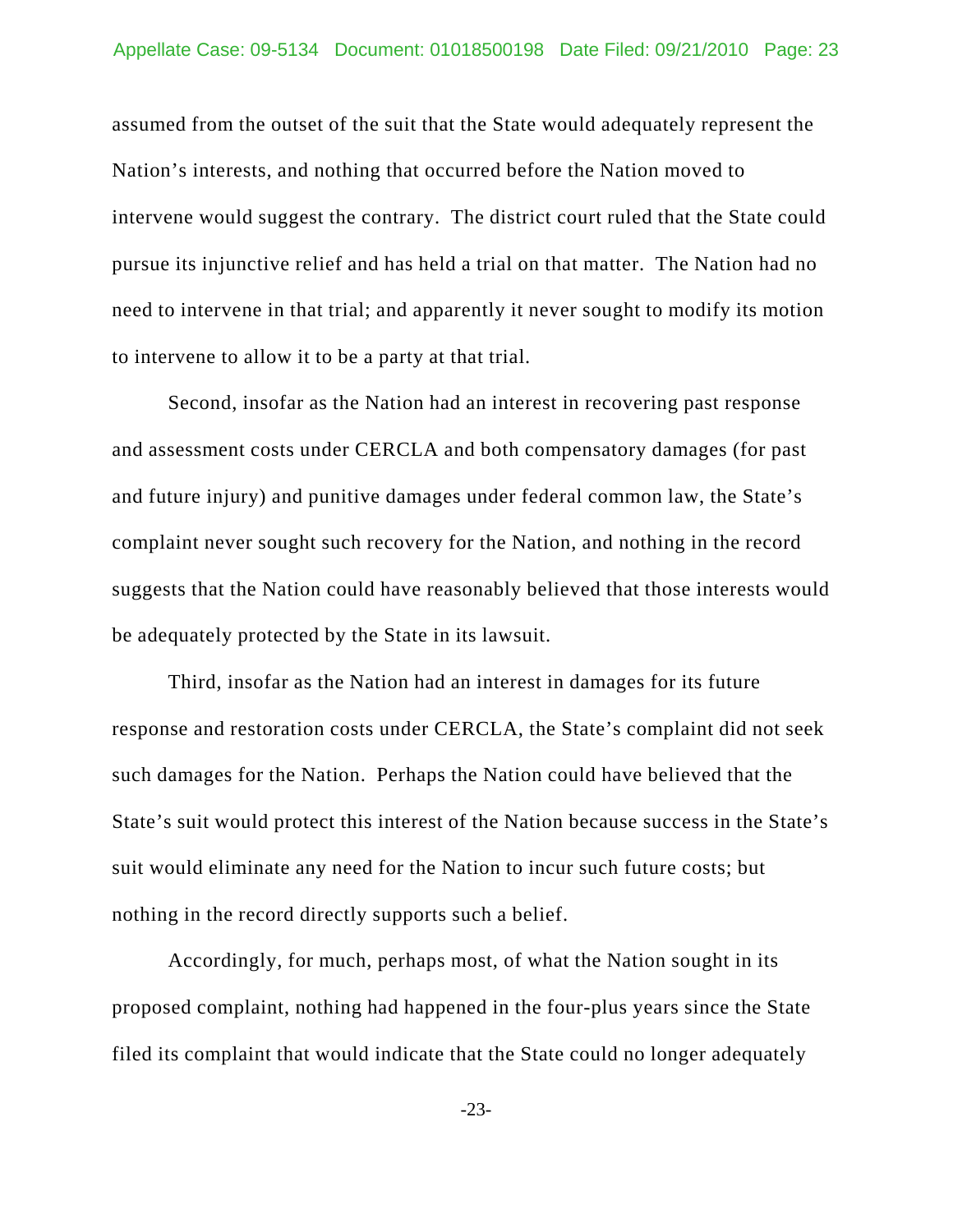represent the Nation's interests. Either the Nation's interests were never represented by the State (the interest in past CERCLA damages and in all common-law-nuisance compensatory and punitive damages) or were still being adequately represented by the State (the interest in injunctive relief). In particular, with respect to these interests the Nation could not point to some event shortly before it moved to intervene that could explain a sudden effort to intervene. On this basis alone, the district court could properly find an unjustified delay by the Nation in seeking to intervene.

Moreover, even if one assumes that the Nation reasonably believed when the State filed its suit that the Nation would be protected by the suit from incurring future costs to remedy the alleged pollution, the Nation can still be charged with a delay of almost a year. The Nation was on notice that its reliance on the State was questionable when Tyson filed its motion to dismiss in October 2008. Indeed, the Nation was certainly aware of the risk to its interests in early 2009 when it began negotiations with the State to assign it those interests. The Nation has not explained why it could not have moved to intervene at the same time that it was conducting those negotiations; such a motion would have protected it in the event of deadlocked negotiations or, as happened, court rejection of the agreement. If the date for commencement of trial had still been far off, it may have made perfect sense to try negotiating before moving to intervene. But given the imminent date for a lengthy trial, the district court could

-24-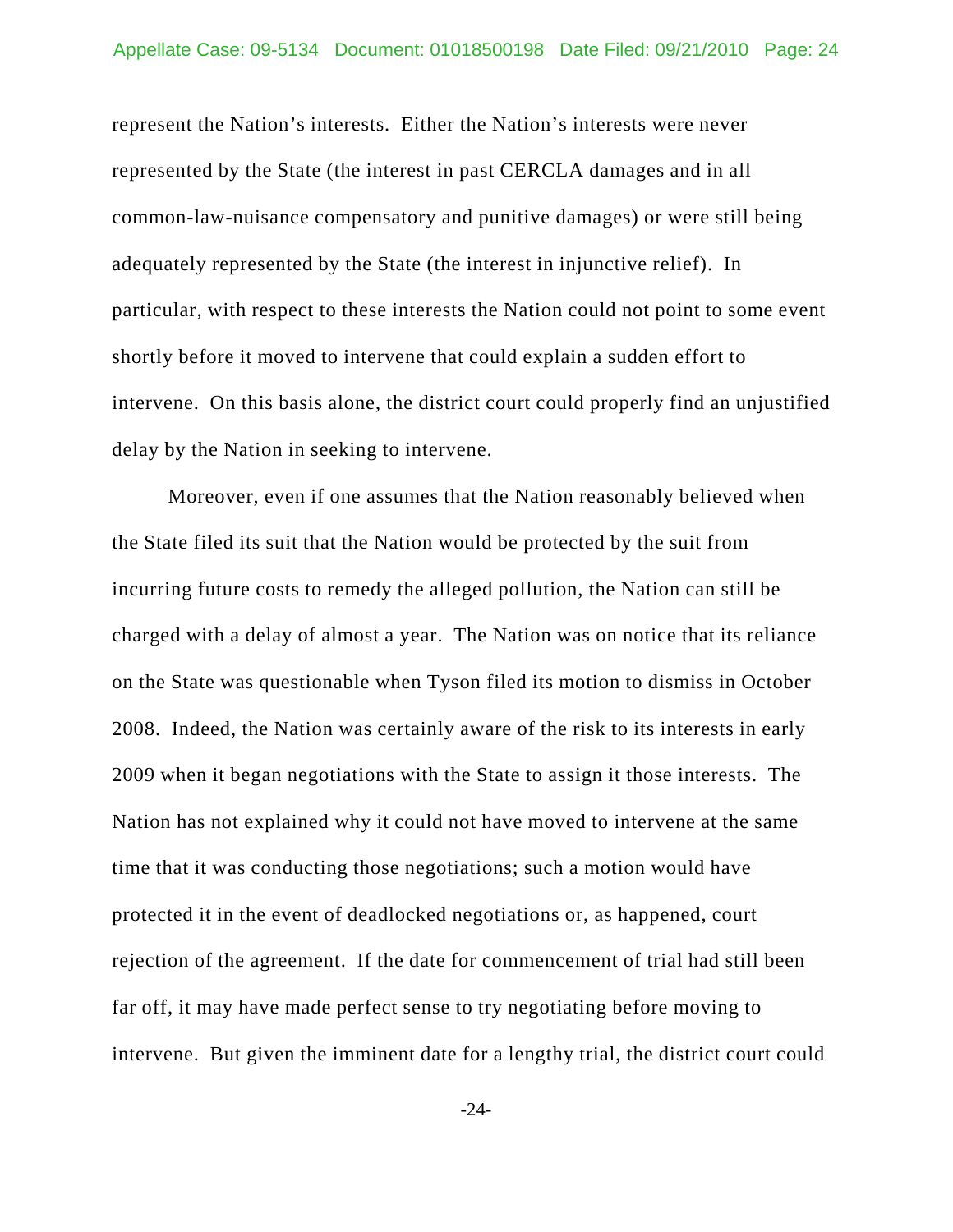decide that the Nation (and the State) were taking an unreasonable risk by putting all their eggs in the negotiated-agreement basket. A potential intervenor cannot ignore the prejudice to others that could result from a last-minute intervention.

Likewise, the Nation's attempts to facilitate settlement of the case in August 2009 (a month before trial) came too late to justify delay in moving to intervene. After all, a party cannot excuse its unreadiness for trial on the ground that it had been trying to settle the dispute. At some point well before trial a party must realize that it needs to plan for the possibility that negotiations will fail.

That said, however, we recognize that delay in itself does not make a request for intervention untimely. "The requirement of timeliness is not a tool of retribution to punish the tardy would-be-intervenor . . . ." *Utah Ass'n of Counties v. Clinton*, 255 F.3d 1246, 1250 (10th Cir. 2001) (internal quotation marks omitted). The other factors in the test for untimeliness must also be considered. *See id.* (timeliness requirement is a "guard against prejudicing the original parties by the failure to apply sooner" (internal quotation marks omitted)); 7C Wright et al., *supra* § 1916, at 541–48 ("The most important consideration in deciding whether a motion for intervention is untimely is whether the delay in moving for intervention will prejudice the existing parties to the case."). We now turn to those factors.

### **2. Prejudice to Existing Parties**

-25-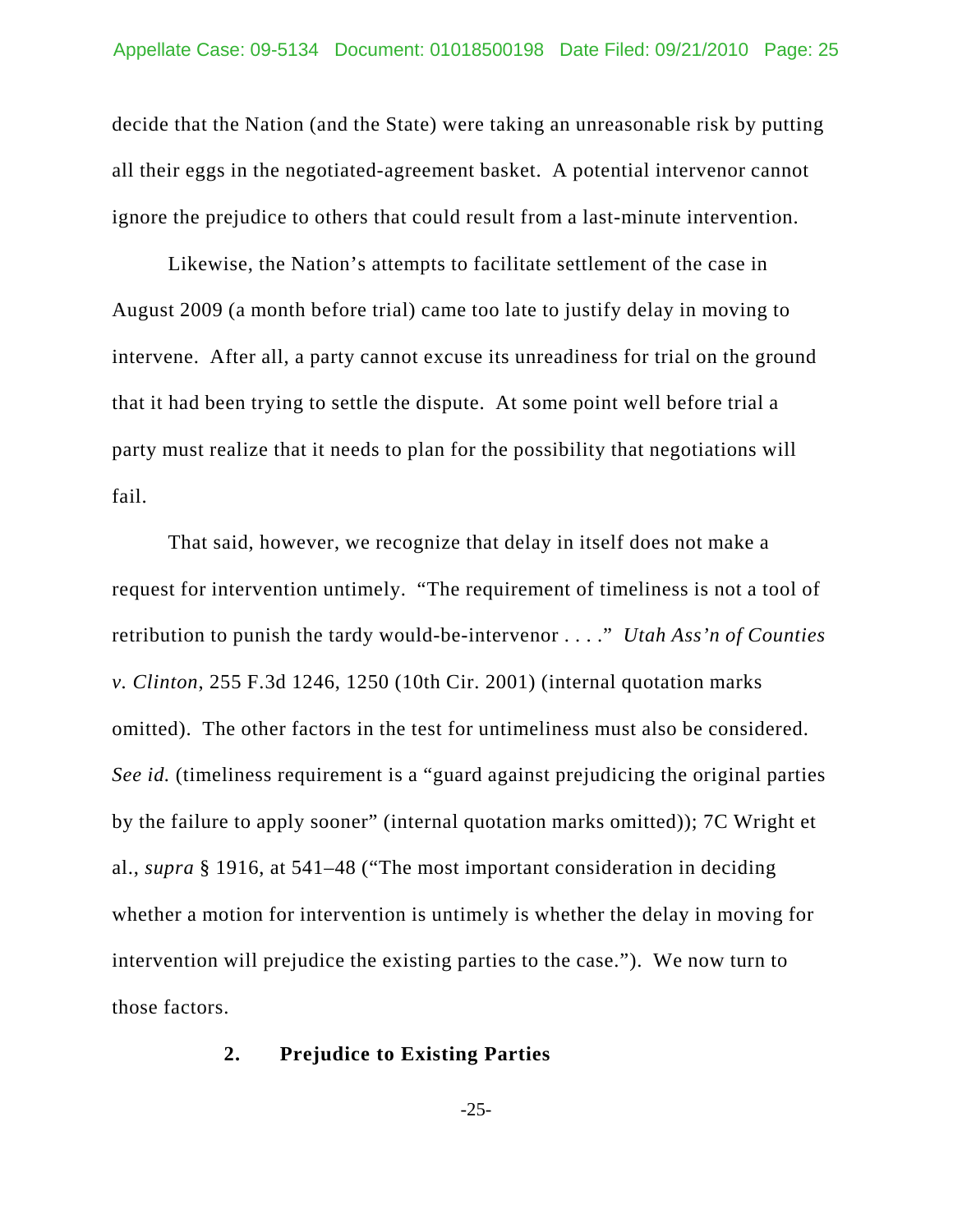The district court explained the nature of the prejudice that the existing

parties could suffer:

This case was filed over four years and three month ago, and trial is schedule to begin less than a week from today. As previously stated, the Nation admits . . . "there's a possibility for delay" . . . in the event this Court were to permit intervention. . . . The filing of an intervenor's complaint, including a federal common law nuisance claim would trigger more than a 120 day delay. It would require the reinsertion of three causes of action that were previously dismissed, the consequent resuscitation of numerous motions pertaining to those causes of action, both motions for summary judgment and motions in limine. Perhaps more significantly, it would trigger the necessity of a new round of discovery pertaining to at least the statute of limitations issues, a new round of motions for summary judgment and likely a new round of motions in limine, in addition to those 41 that have already been filed.

Such an approach would result in delay and expense, which would severely prejudice the parties who have been actively proceeding toward trial these past four-plus years.

Aplt. App., Vol. 5 at 927–28.

The Nation concedes that "the original parties . . . will suffer some discomfort if intervention is granted." Aplt. Br. at 20. And it has not disputed the gist of the district court's observations about what would have needed to be done before trial had the court permitted intervention. In any event, those observations are amply supported by the record. For example, to prepare for the Nation's proposed common-law nuisance claim, discovery would have been necessary regarding the Nation's ownership of resources in the IRW; and because the claims could be subject to a statute of limitations, that issue would also need to be investigated. Further, Tyson indicated that it would defend against the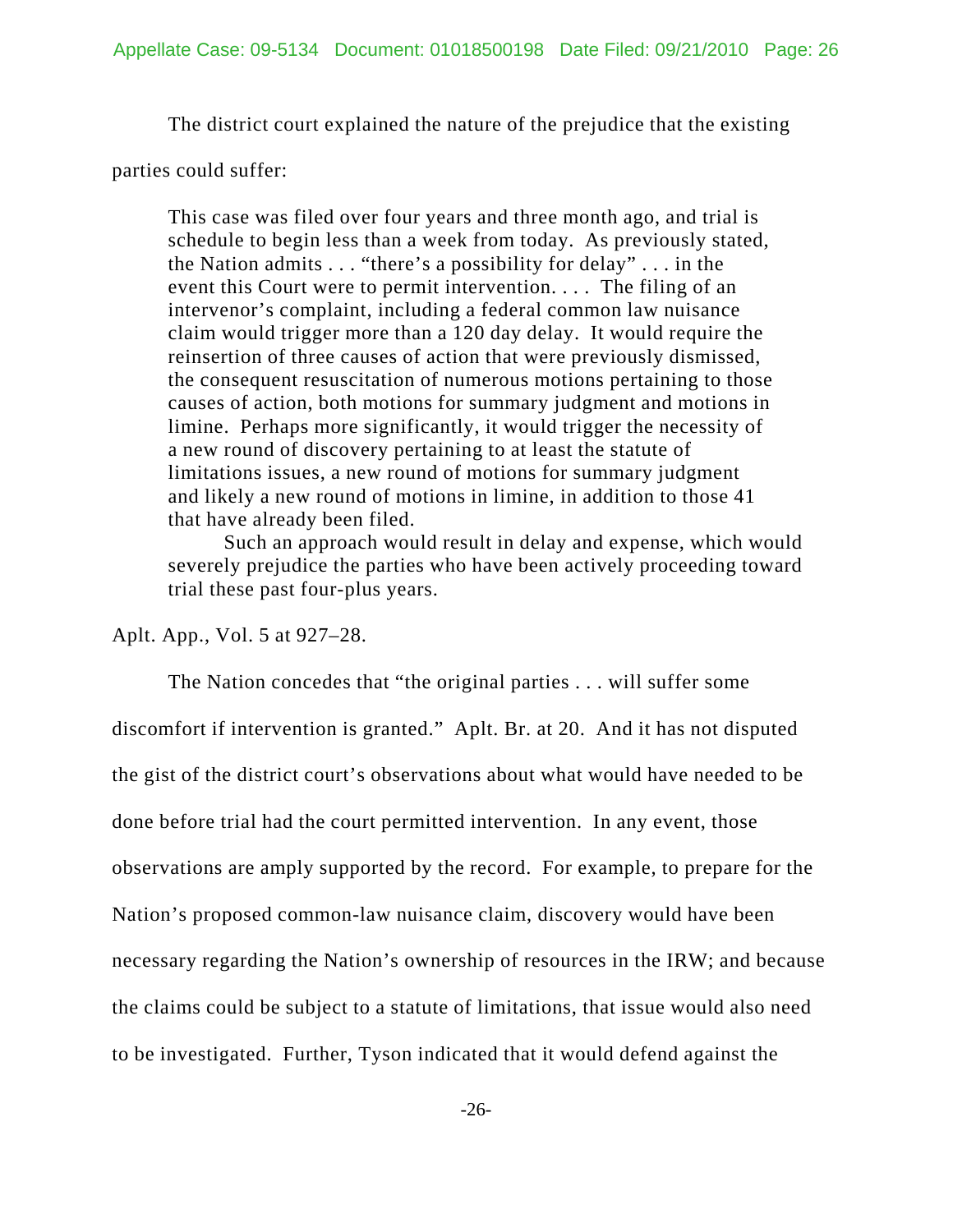Nation's claim by arguing that the Nation was responsible for the presence of certain pollutants in the IRW, thus raising another issue requiring discovery. The CERCLA damages claims would also require additional discovery because the district court had ruled (in granting Tyson's motion to dismiss the damages claims under Rule 19) that damages under CERCLA would need to be awarded to the State and the Nation in proportion to the actual management and control exercised by each plaintiff over the injured resources, a matter not yet resolved, or even investigated, in the case.

The State and Nation argue that these matters would not be the consequence of any delay in the Nation's moving to intervene but simply the result of allowing intervention. They point out, correctly, that the prejudice to other parties must be prejudice caused by the movant's delay, not by the mere fact of intervention. *See Clinton*, 255 F.3d at 1251. But the point here is not that intervention by the Nation would require more work by the existing parties. That in itself did not concern the district court, which said that it would gladly have granted a motion to intervene if it had been made earlier. Rather, the court's reference to the need for this work explained why intervention would require a substantial delay before the case could go to trial. *Cf. id.* (intervention proper when "no scheduling order ha[d] been issued, no trial date set, and no cut-off date for motions set"). And that last-minute delay would create prejudice—prejudice that would not have resulted from an earlier intervention. Perhaps a short delay

-27-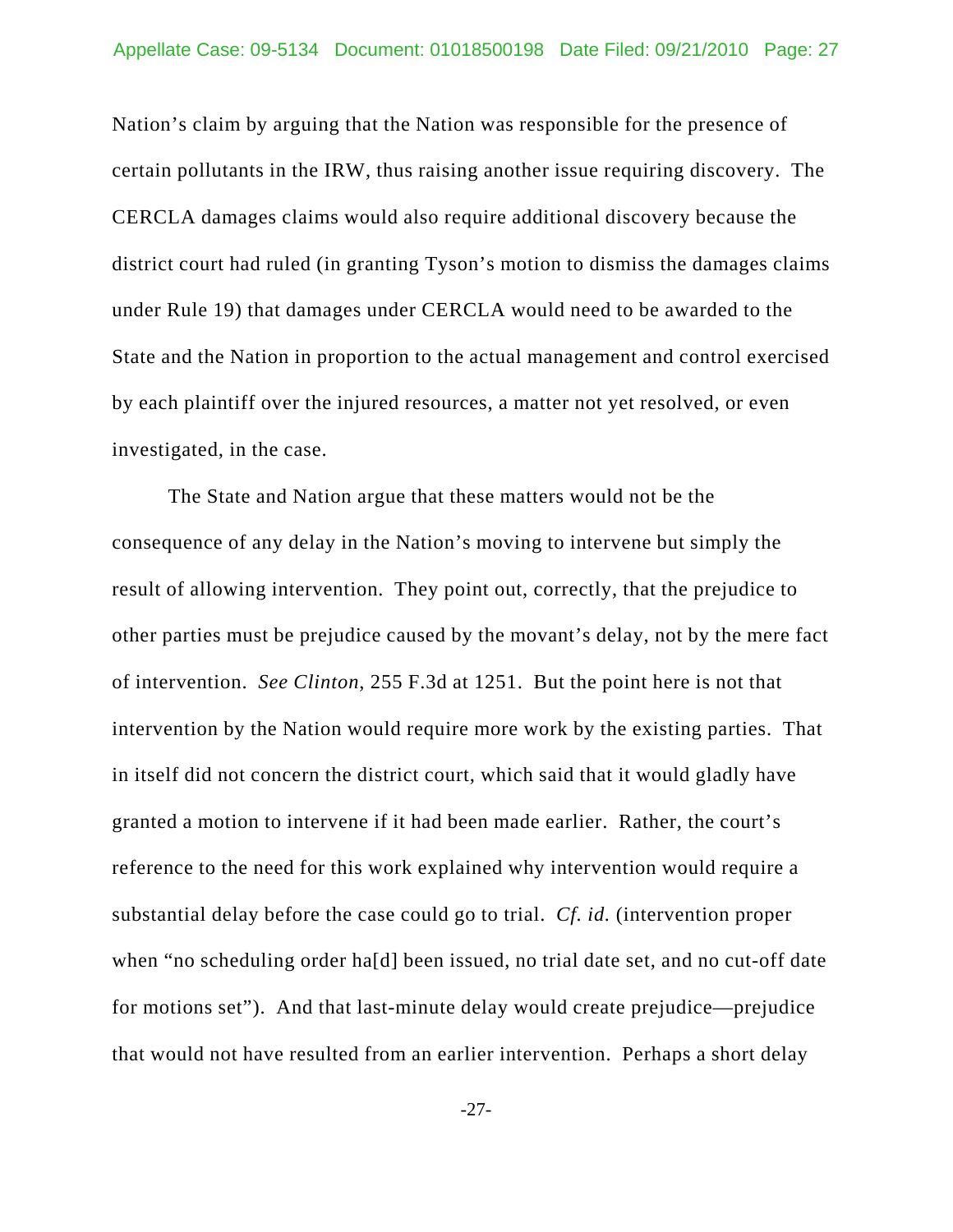in trial could be accommodated without much of a burden. But the delay of more than 120 days anticipated by the district court would be something else. With the start date set for less than three weeks from the date of the Nation's motion to intervene, the parties had necessarily already arranged their schedules and the schedules of their witnesses. For example, the numerous attorneys (the record shows that at the hearing on the motion to intervene, the State had 11 attorneys and the six defendants were represented by 18 attorneys from nine firms) would have removed other obligations from their calendars for the next several months. And at the hearing, counsel for Tyson represented that "[d]ozens of witnesses have cleared their schedule and some of them are here, ready to go. We have moved to Tulsa [and] set up war rooms . . . ." Aplt. App., Vol. 5 at 917.

The State and the Nation argue that Tyson has exaggerated the burden of delaying the trial, pointing out that Tyson had requested a continuance not long before the Nation moved to intervene. To be sure, Tyson had filed such a motion on June 30; but it requested only an indefinite "brief postponement," Def.'s Mot. for Modification of May 14, 2009 Scheduling Order & Integrated Br. in Supp. at 3, *Tyson Foods, Inc.*, No. 05-cv-329-GKF (PJC) (N.D. Okla. June 30, 2009). And Tyson's motion reads less like a request for continuance than a plea for rulings on numerous pending motions (for summary judgment and the exclusion of expert testimony) that would impact trial preparation. The thrust of the motion was that

-28-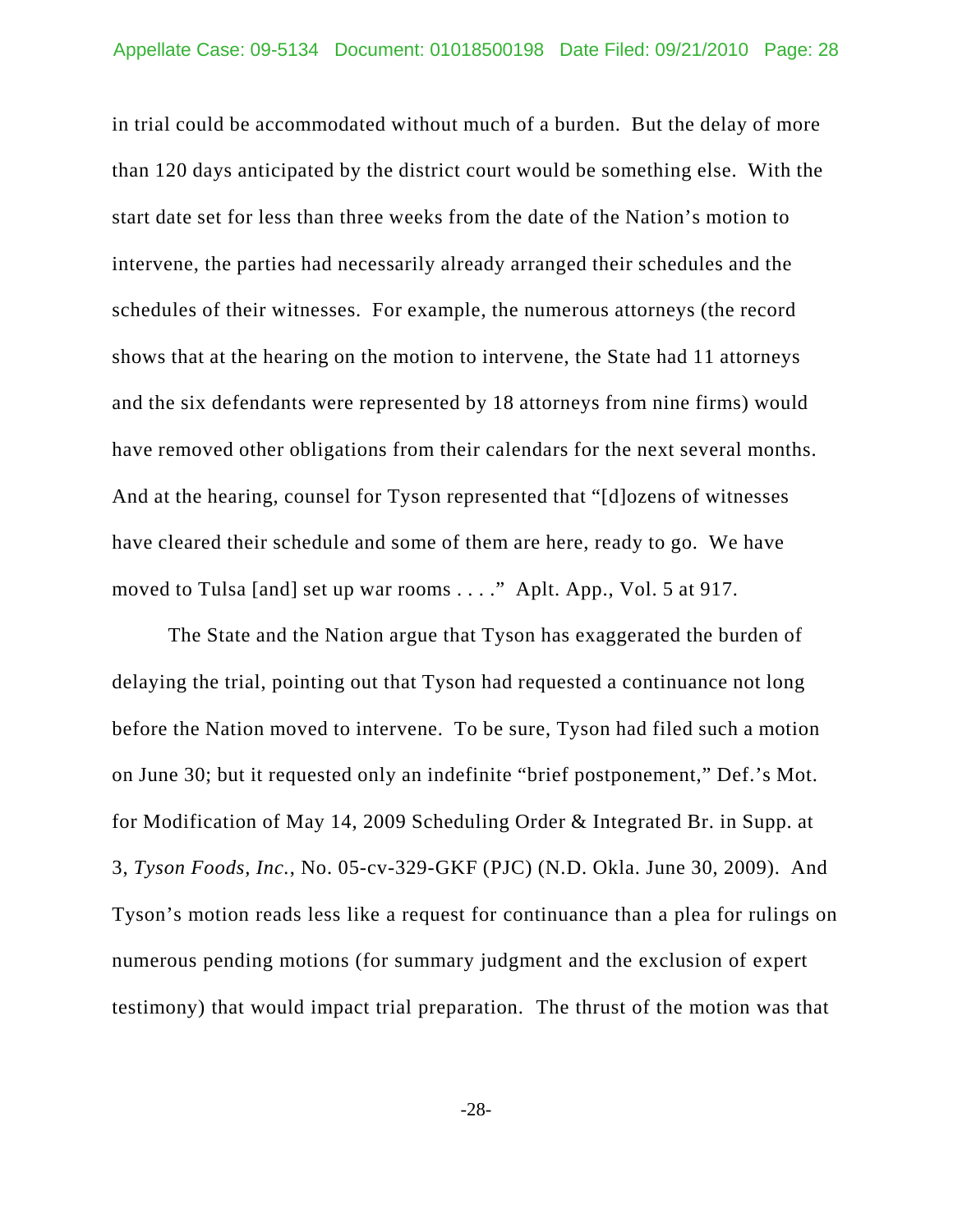Tyson needed to be able to plan efficiently for trial, the same interest that it raised in opposing the delay that would result from the Nation's intervention.

The district court could properly decide that the prejudice to Tyson would be significant. *See Culbreath v. Dukakis*, 630 F.2d 15, 22 (1st Cir. 1980) ("The purpose of the basic requirement that the application to intervene be timely is to prevent last minute disruption of painstaking work by the parties and the court."). (The impact on the State could be similar, but the State clearly thought that the advantages of being able to pursue its damages claims at the trial outweighed the costs of delay.)

### **3. Prejudice to the Movant**

The third factor—prejudice to the movant from denying intervention—also weighed in favor of denial. As the district court said: "The Nation will not be prejudiced in the sense that its claims will not be impaired by the denial of its motion to intervene. The Cherokee Nation may bring its claims in a separate lawsuit if it wishes." Aplt. App., Vol. 5 at 928.

The Nation's opening brief on appeal argues prejudice, but only tersely. The entire discussion of the specific prejudice in this case consists of the following paragraph:

Practically, the Cherokee Nation may have no adequate alternative if the intervention is denied. If this cases continues the Cherokee Nation, while it may not be legally bound as a party, may find itself unable to prosecute its claims against [Tyson]. Since both the State and the Nation must bring their claims for damages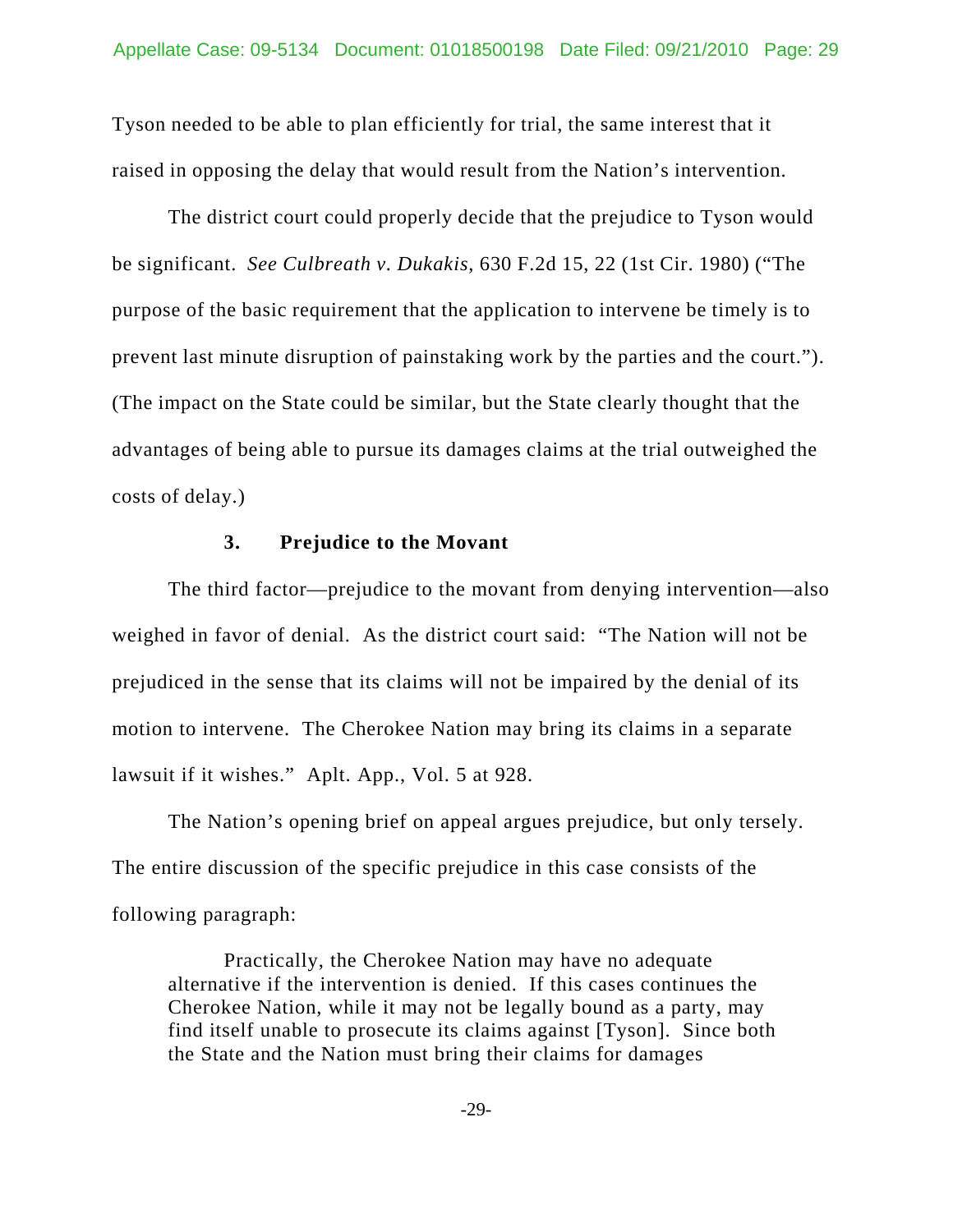collectively against [Tyson], [1] the Nation's claims may well be practically barred by res judicata if the State of Oklahoma is unsuccessful in its case for injunctive relief currently pending before the District Court and barred from re-alleging its claims based upon the same facts. [2] In addition, a loss by the State of Oklahoma at the District Court could well lead to appeals regarding multiple issues, including the issue of whether the Cherokee Nation has any rights to the waters of the Illinois River Watershed. By function of the District Court's denial of the Cherokee Nation's motion to intervene, the Nation would have no input into how this Court decided those issues, except perhaps as an amicus.

### Aplt. Br. at 21.

As we understand the Nation's first point—its practical-bar argument—it is concerned that if the State loses at the bench trial on equitable relief, the State could be barred by res judicata from pursuing damages claims in a later suit and therefore could not join the Nation in such a suit. In our view this concern was not adequately presented to the district court. Res judicata is not mentioned in the Nation's opening and reply briefs submitted to the district court in support of its motion to intervene. And the only references to the doctrine at the hearing on the motion are so brief that they would naturally be understood (and may well have been intended) to refer to the possibility that the Nation itself would be barred by the doctrine.<sup>2</sup> See Tele-Commc'ns, Inc. v. Comm'r, 104 F.3d 1229,

<sup>&</sup>lt;sup>2</sup>The first reference to res judicata by the Nation's Attorney General came in the following comment:

We could bring a new CERCLA lawsuit, Your Honor. The problem, we believe that we would have to join the State of Oklahoma pursuant to your Honor's finding. They have immunity. We would (continued...)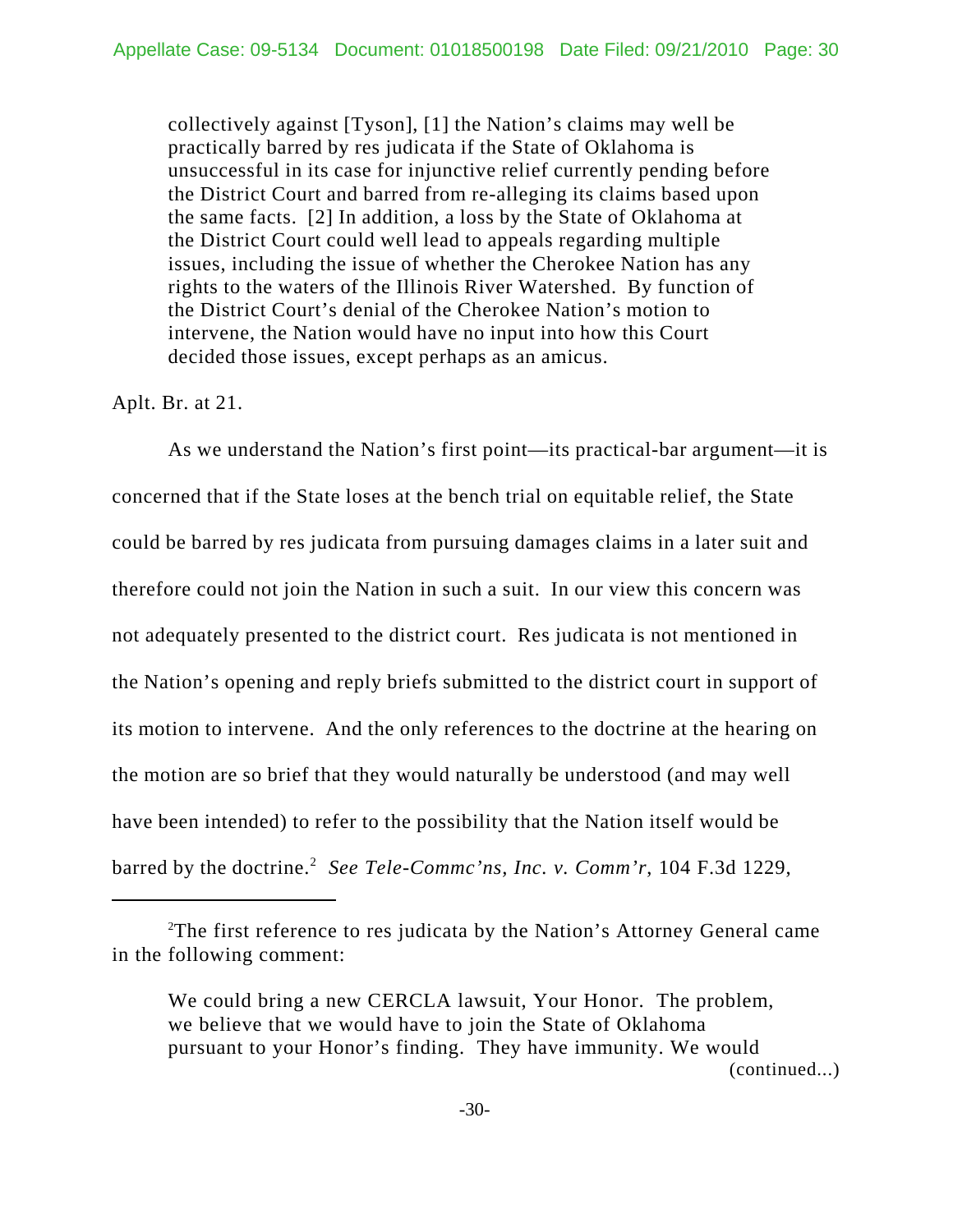1232 (10th Cir. 1997) ("Generally, an appellate court will not consider an issue raised for the first time on appeal."). In any event, the possibility of prejudice is more speculative than real. The Nation has consistently stated that it would rely on the State's efforts to prove the claims against Tyson. Why, then, would the Nation expect to be able to prevail in a damages trial if the State cannot obtain a favorable result in the trial of equitable issues? (We further note that the Nation never sought to intervene for just the trial on equitable issues.)

The Nation's other prejudice argument fares no better. Its rights in the IRW cannot be affected by the State's lawsuit if it is not also a party. And to the

Aplt. App., Vol. 5 at 877. Later, the Attorney General was even more abbreviated:

Prejudice to the applicant we've talked about, it's not just money, it's also the time, the issue preclusion, res judicata, bringing in another sovereign, starting all over, the existence of any unusual circumstances.

*Id.* at 905. The Tyson attorney obviously thought that these comments were suggesting that the Nation itself could be barred. His response was:

Issue preclusion does not run against a nonparty, so that's just a complete red herring.

*Id. at* 926.

 $2^2$ (...continued)

have to do all of these things that have already been done in this lawsuit and also, Your Honor, depending on what happens here, we might very well face the real issues of res judicata or issue preclusion. Depending upon what happens to the State's case in this lawsuit it could very well affect any later lawsuit.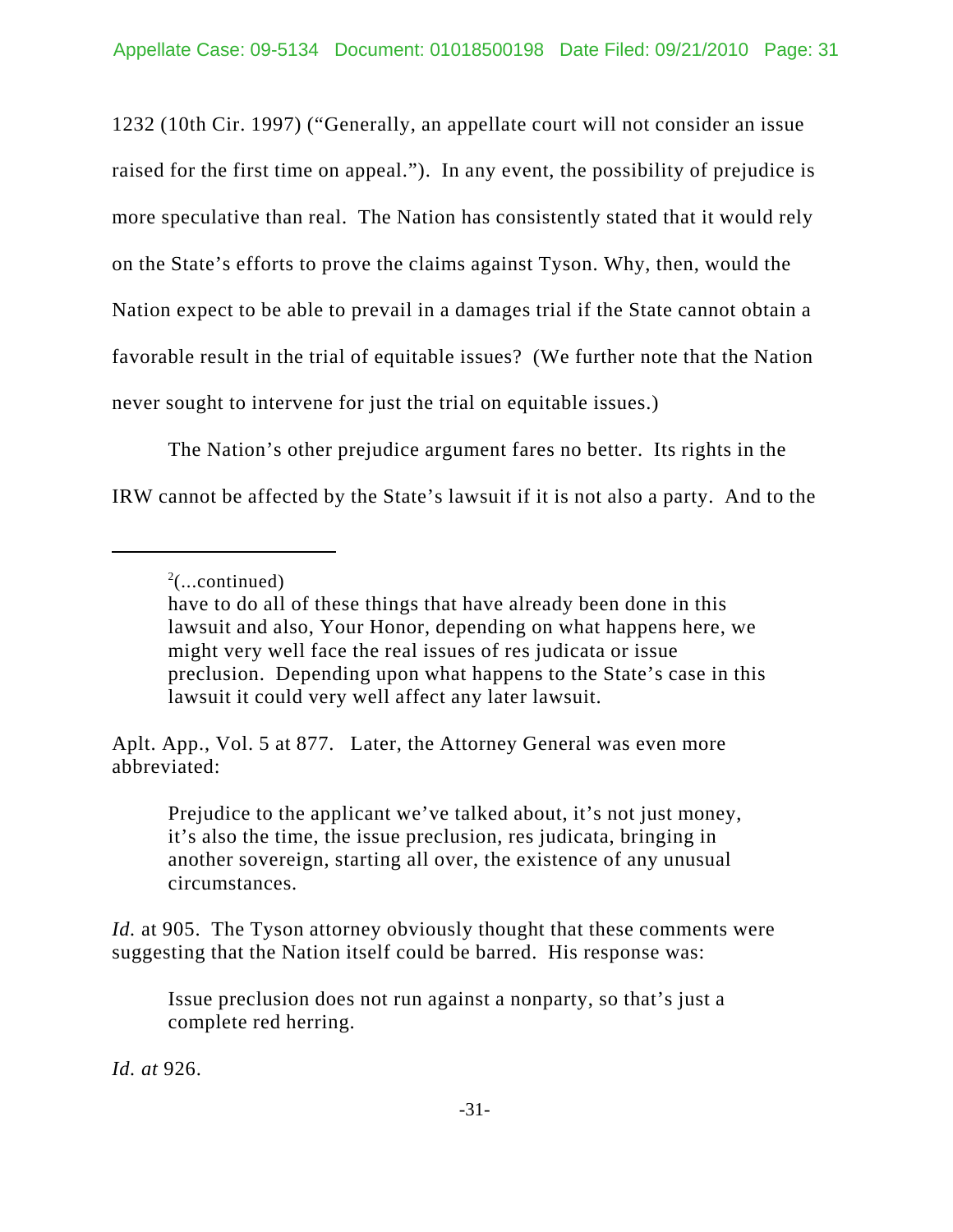extent that it wishes to be heard if those rights somehow become an appellate issue, its participation as an amicus would seem perfectly adequate.

### **4. Unusual Circumstances**

Finally, we consider whether unusual circumstances argue for or against permitting the Nation to intervene. Two such circumstances here might be that the delay caused by intervention would have adverse effects (1) on the public interest in a prompt injunction against pollution by Tyson and (2) on the efficient operation of the district court (with negative impacts on litigants in other cases).

With respect to the first potentially adverse impact, the State decided that any benefit from a prompt injunction would be outweighed by the desirability of jointly trying the injunction and damages claims. Although the district court would not necessarily be bound by the State's assessment of the public interest, the court had already denied a preliminary injunction and it did not rely on this public interest in denying intervention. We therefore give no weight to this consideration.

As for the adverse impact on the district court and on litigants in other lawsuits, the continuance that would have been necessary to allow the Nation's intervention could have wreaked havoc on the court's calendar. Again, however, the court did not rely on this prejudice in denying intervention (although Tyson raised it both below and on appeal). We therefore have confined our analysis to

-32-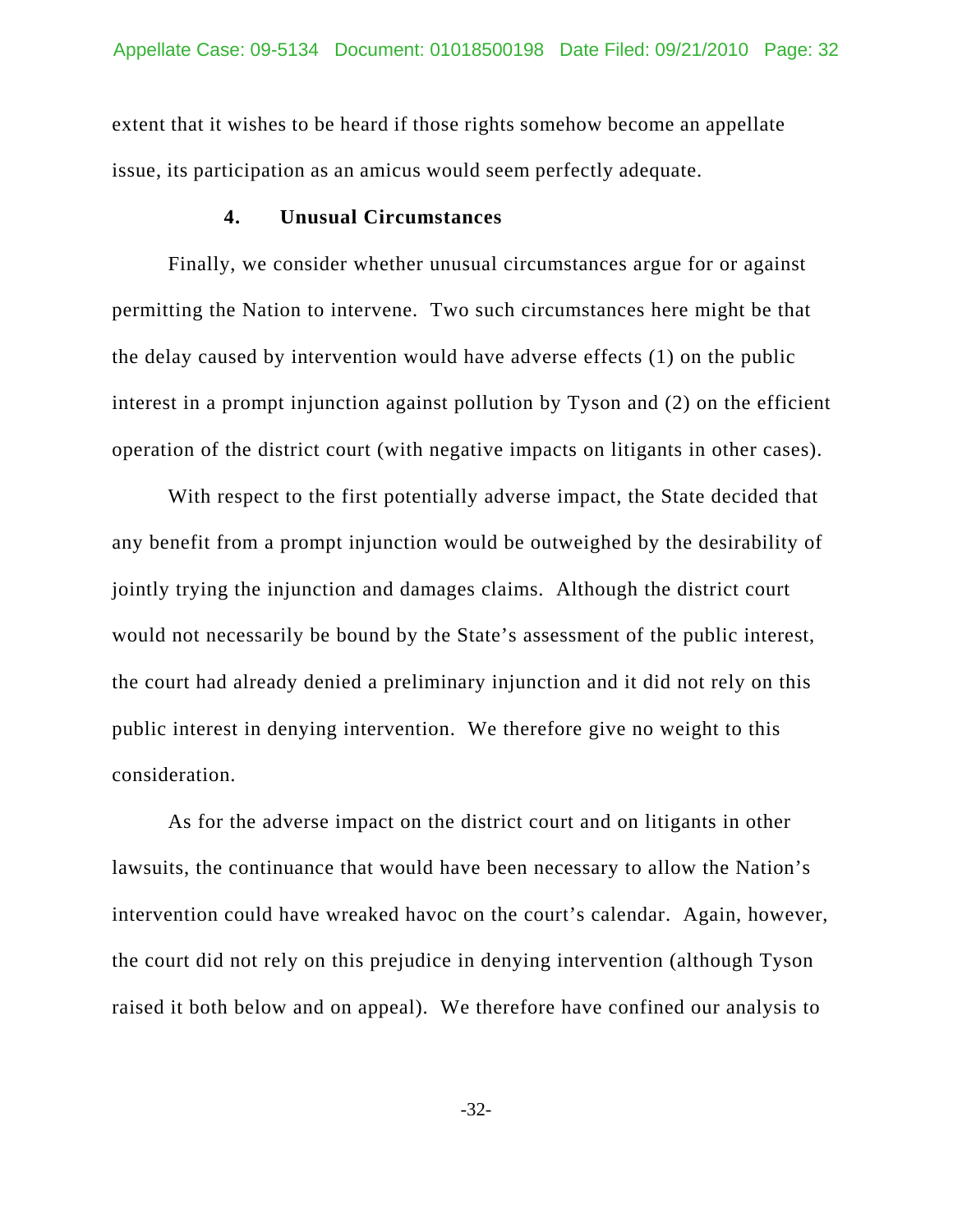the three factors on which courts customarily focus in determining timeliness of a motion to intervene.

# **5. Summary**

In light of the record before the district court regarding undue delay, prejudice to the parties, and prejudice to the Nation, the court did not abuse its discretion in denying intervention.

# **III. CONCLUSION**

We AFFIRM the denial of the Nation's motion to intervene.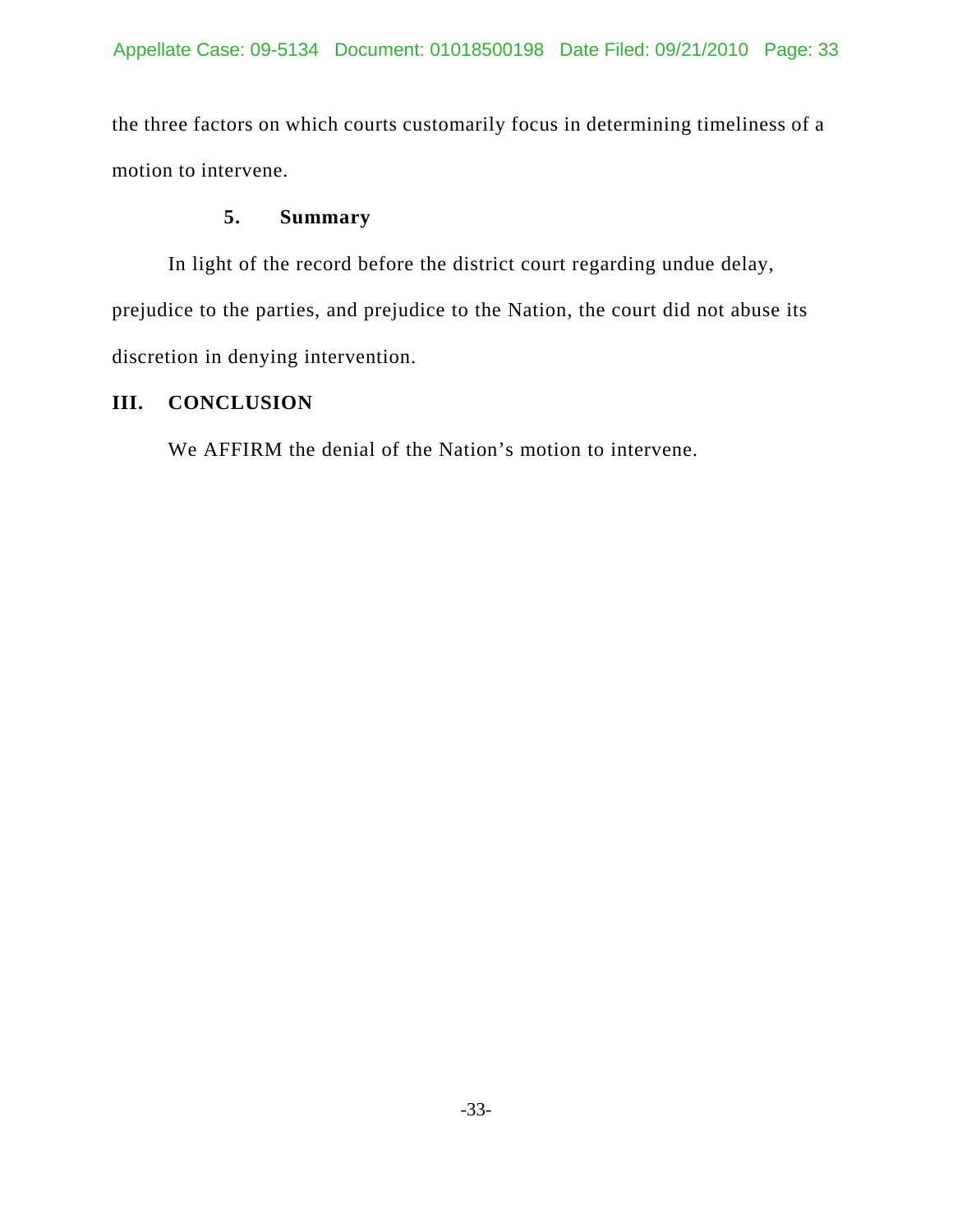No. 09-5134, *Oklahoma v. Tyson Foods, et al.*

**TACHA**, Circuit Judge, dissenting:

I respectfully dissent. Rule 19(a) and Rule  $24(a)(2)$  "are intended to mirror each other." *Oneida Indian Nation v. Madison Cnty.*, 605 F.3d 149, 162 (2d Cir. 2010); *see also* Fed. R. Civ. P. 24, 1966 Amendment Note ("Intervention of right is here seen to be a kind of counterpart to Rule  $19(a) \ldots$ "). "If a party is not 'necessary' under Rule 19(a) then it cannot satisfy the test for intervention as of right under Rule 24(a)(2)." *Oneida Indian Nation*, 605 F.3d at 162 (alterations omitted). Likewise, an applicant under Rule  $24(a)(2)$  "is [generally] entitled to intervene in an action when his position is comparable to a [necessary party] under Rule 19(a)[]." Fed. R. Civ. P. 24, 1966 Amendment Note.

Of course, even if a party is deemed "necessary" under Rule 19(a), it will not be permitted to intervene under Rule 24(a)(2) if its motion is untimely. Although not an exhaustive list of the circumstances that render a motion to intervene untimely, an applicant's motion is generally untimely if: (1) the applicant has delayed unduly in bringing its motion to intervene, *see* 7C Charles A. Wright et al., Federal Practice & Procedure § 1916 at 539–40 (3d ed. 2007) ("When the applicant appears to have been aware of the litigation but has delayed unduly seeking to intervene, courts generally have been reluctant to allow intervention."); or (2) the timing of the applicant's intervention will cause undue prejudice to the existing parties, *see Utah Ass'n of Cntys v. Clinton*, 255 F.3d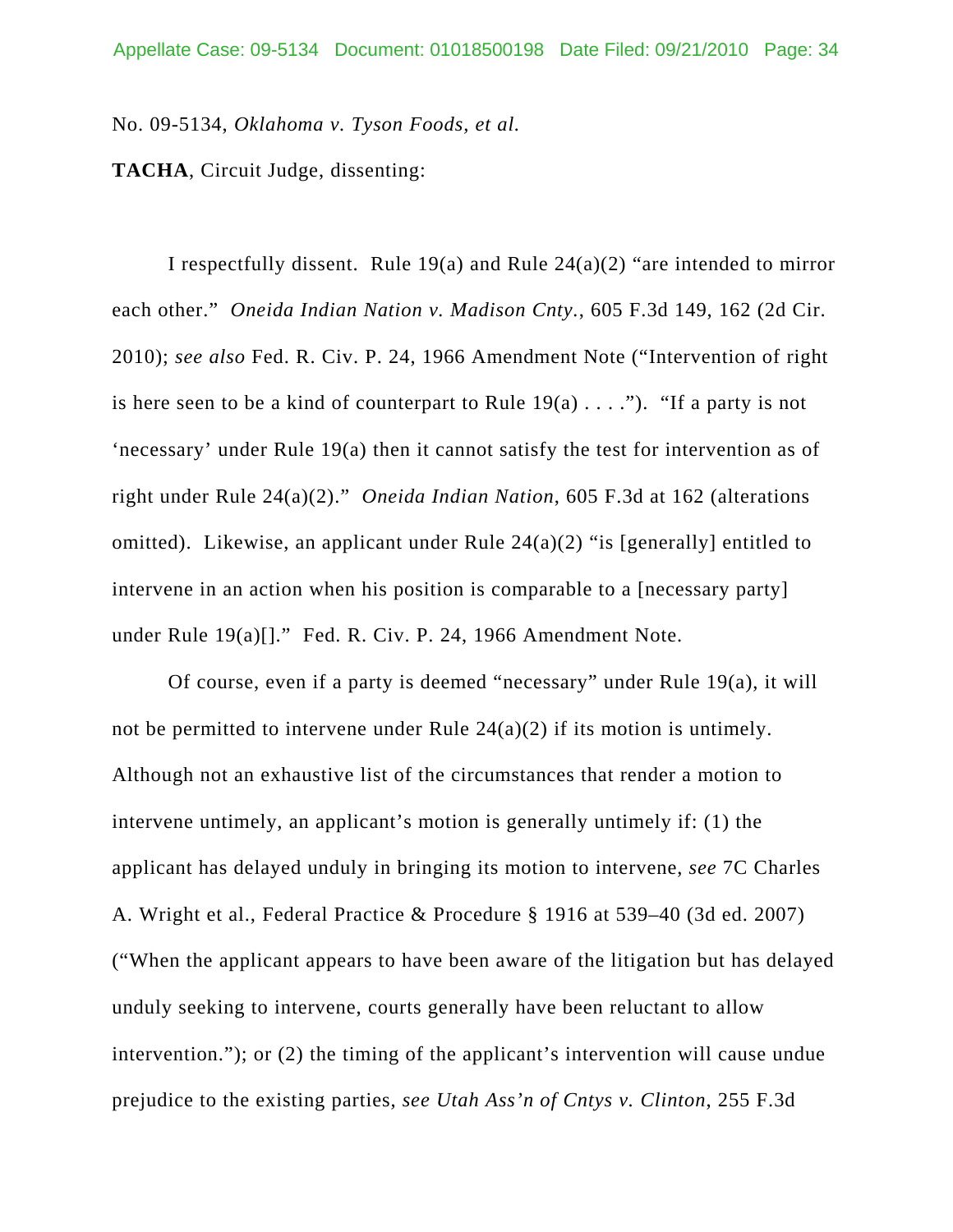1246, 1250 (10th Cir. 2001) ("The requirement of timeliness is not a tool of retribution to punish the tardy would-be intervenor, but rather a guard against prejudicing the original parties by a failure to apply sooner.").

In this case, the district court held that the Nation is a "necessary party," however, just over a month later, it denied the Nation's motion to intervene as untimely. In my view, the Nation did not delay unduly in moving to intervene, nor would the timing of its intervention cause prejudice to the existing parties which outweighs the prejudice that would be caused by its exclusion from this lawsuit. Accordingly, I respectfully dissent from the majority's opinion which affirms the denial of the Nation's motion to intervene.

To begin, the majority applies the incorrect standard of review. Although we normally review a district court's ruling on timeliness for an abuse of discretion, *see, e.g.*, *Coal. of Ariz./N.M. Cntys. for Stable Econ. Growth v. Dep't of Interior*, 100 F.3d 837, 840 (10th Cir. 1996), when a district court's decision is premised on an improper legal standard, it is not entitled to deference. *See Kretzinger v. First Bank of Waynoka*, 103 F.3d 943, 946 (10th Cir. 1996) ("[W]hen a lower court's factual findings are premised on improper legal standards or on proper ones improperly applied, they are not entitled to the protection of the clearly erroneous standard, but are subject to *de novo* review."). The majority adopts a timeliness test that measures the applicant's delay from the time it could no longer reasonably believe its interests were adequately

-2-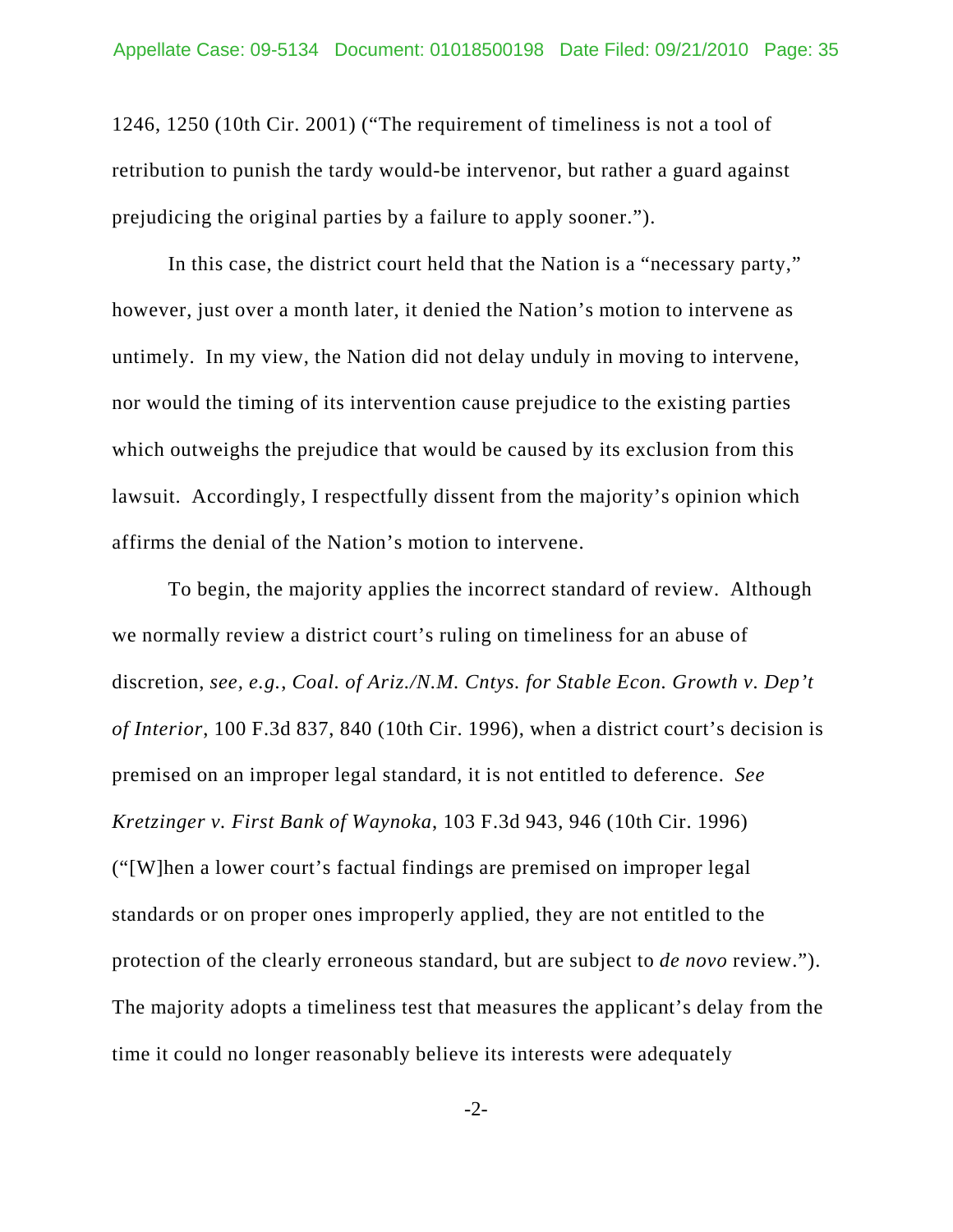represented by an existing party. The district court, however, did not apply this test. Rather, it held that "[t]he defendants have adequately demonstrated that the Cherokee Nation *knew of its interest in this case from the outset of the litigation.*" Aplt. App. Vol. V at 927–28 (emphasis added). Because the district court did not, in considering the timeliness of the Nation's motion to intervene, take into account whether the Nation could have reasonably believed its interests were adequately represented by an existing party, it did not apply the correct test for timeliness. Therefore, its decision should be reviewed de novo rather than for an abuse of discretion.

Next, while I agree with the majority's newly adopted test for timeliness, I cannot concur in its application of that test. As the majority correctly holds, when assessing the timeliness of a motion to intervene under Rule  $24(a)(2)$ , the applicant's delay in bringing the motion is measured from the time the applicant could no longer reasonably believe its interests were adequately represented by an existing party.<sup>1</sup> See Reich v. ABC/York-Estes Corp., 64 F.3d 316, 322 (7th Cir. 1995) ("[Applicants] *reasonably believed* their employer was representing their

<sup>&</sup>lt;sup>1</sup>Although the majority confusingly states that "we join the other circuits that measure delay from when the movant was *on notice* that its interests *may not be protected* by a party already in the case," Maj. at 18 (emphasis added), the majority's application of this standard correctly measures delay from when the Nation could no longer *reasonably believe* its interests were adequately represented. *See* Maj. at 21 ("The Nation could never have reasonably thought that the state was representing the Nation's interests in recovering its damages.").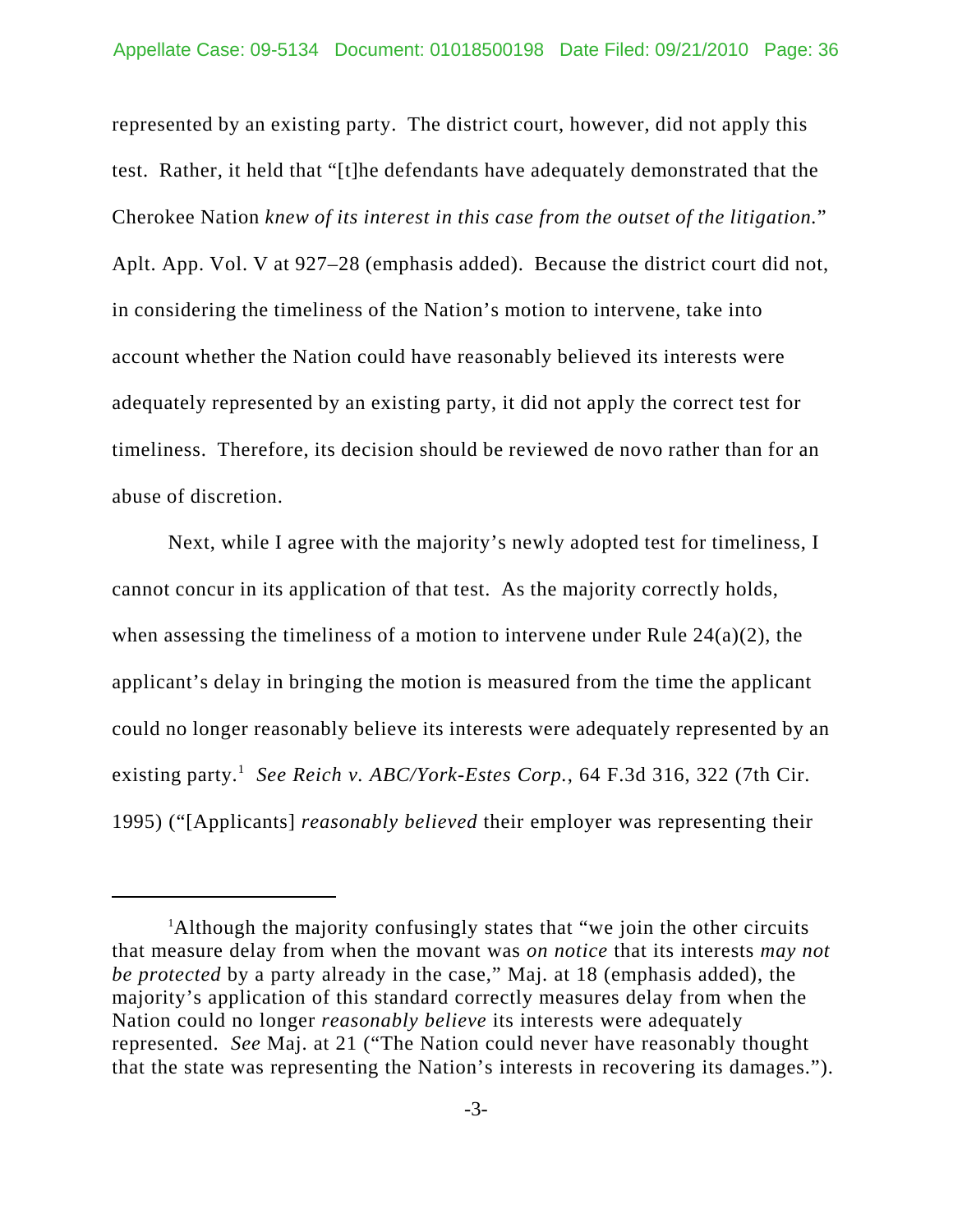interests.") (emphasis added); *Sierra Club v. Espy*, 18 F.3d 1202, 1206 (5th Cir. 1994) ("[T]he movants *legitimately believed* that the Forest Service would defend its timber sales and planning.") (emphasis added) (quotations omitted); *Hill v. W. Elec. Co.*, 672 F.2d 381, 386 (4th Cir. 1982) ("[T]he critical issue with respect to timeliness is whether the proposed intervenor moved to intervene as soon as *it became clear* that the interests of the unnamed class members would no longer be protected by the named class representatives.") (emphasis added). With respect to the CERCLA damages claims, the majority concludes that the Nation could never have reasonably believed that its interests were adequately represented by the State because "[t]he State . . . had not sought recovery of past, present, or future response costs of the Nation." Maj. at 20–21. In other words, the majority holds that an applicant under Rule  $24(a)(2)$  who is seeking damages cannot reasonably believe that its interests are adequately represented by an existing party unless an existing party explicitly seeks damages on behalf of the applicant.

The rule is simply not construed so narrowly. Indeed, "[t]he representation whose adequacy comes into question under [Rule  $24(a)(2)$ ] is not confined to formal representation like that provided by a trustee for his beneficiary or a representative party in a class action for a member of the class." Fed. R. Civ. P. 24, 1966 Amendment Note. Rather, we have gone so far as to presume adequate representation "when an applicant for intervention and an existing party have the

-4-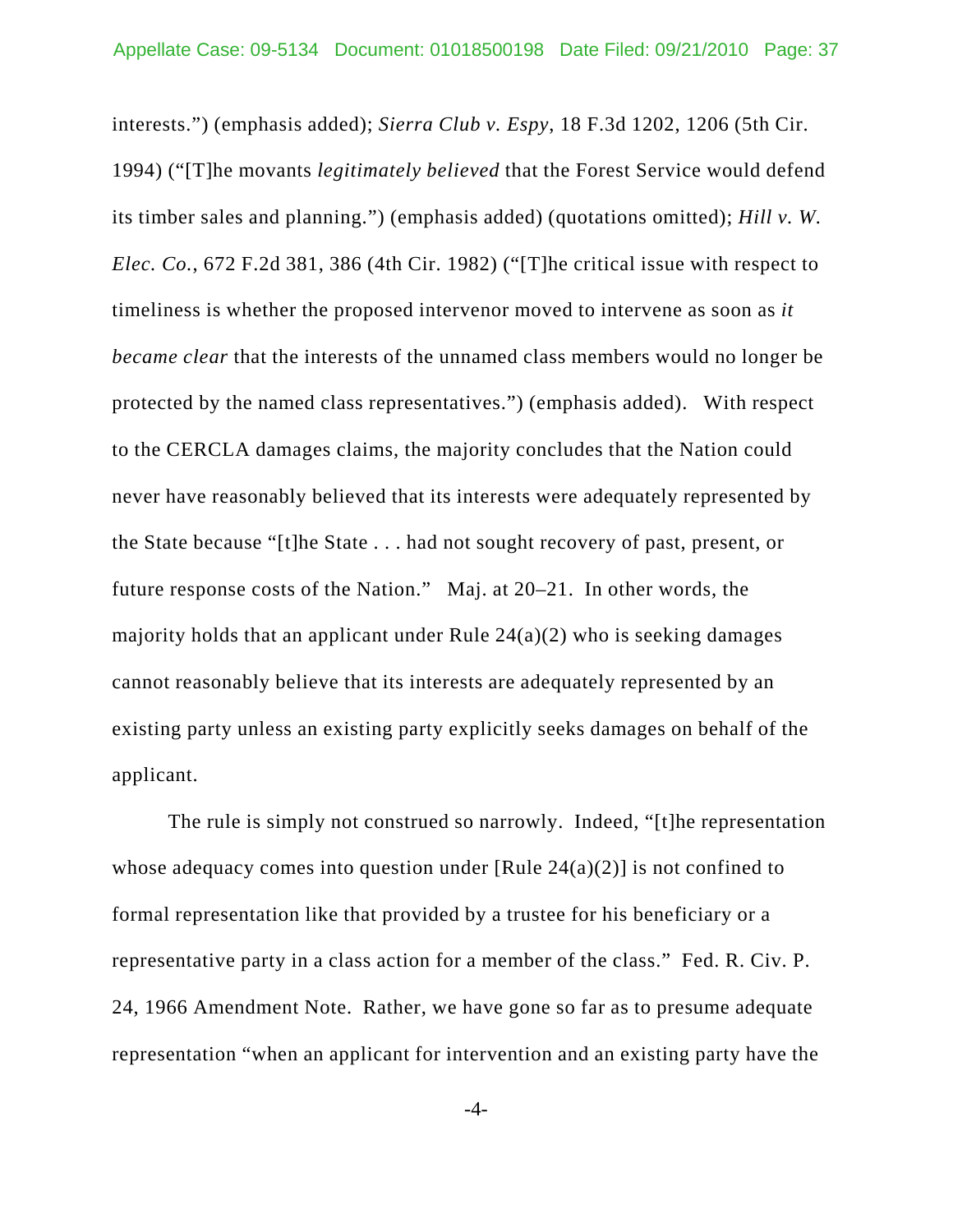same ultimate objective in the litigation." *Clinton*, 255 F.3d at 1255. There can be little doubt that the ultimate objectives of the State and the Nation were congruent with respect to the CERCLA claims—they both sought to recover monetary damages from Tyson in order to compensate for and repair the damage it allegedly caused to the IRW.

The majority also holds that even if the Nation could have reasonably believed its interests were adequately represented by the State when the lawsuit was initially filed, it "can still be charged with a delay of almost a year," from the time Tyson filed its Rule 19 motion. Maj. at 24. I disagree. In my view, at the time Tyson filed its Rule 19 motion, the Nation could have reasonably believed its interests were adequately represented because it could have reasonably believed that the State would be allowed to pursue CERCLA damages individually, and that the State and Nation could then jointly apportion those damages through agreement or in subsequent litigation.

In resolving Tyson's Rule 19 motion, the district court concluded that "the only feasible way to compensate the co-trustees and avoid a double recovery or unjust enrichment to one trustee at the expense of another is to award damages in the ratio or percentage of actual management and control that is exercised by each of the various co-trustees," and that it could "make no determination of the ratio or percentage of actual management and control exercised by the [Nation] in the Nation's absence." *Oklahoma v. Tyson Foods, Inc.*, 258 F.R.D. 472, 480 (N.D.

-5-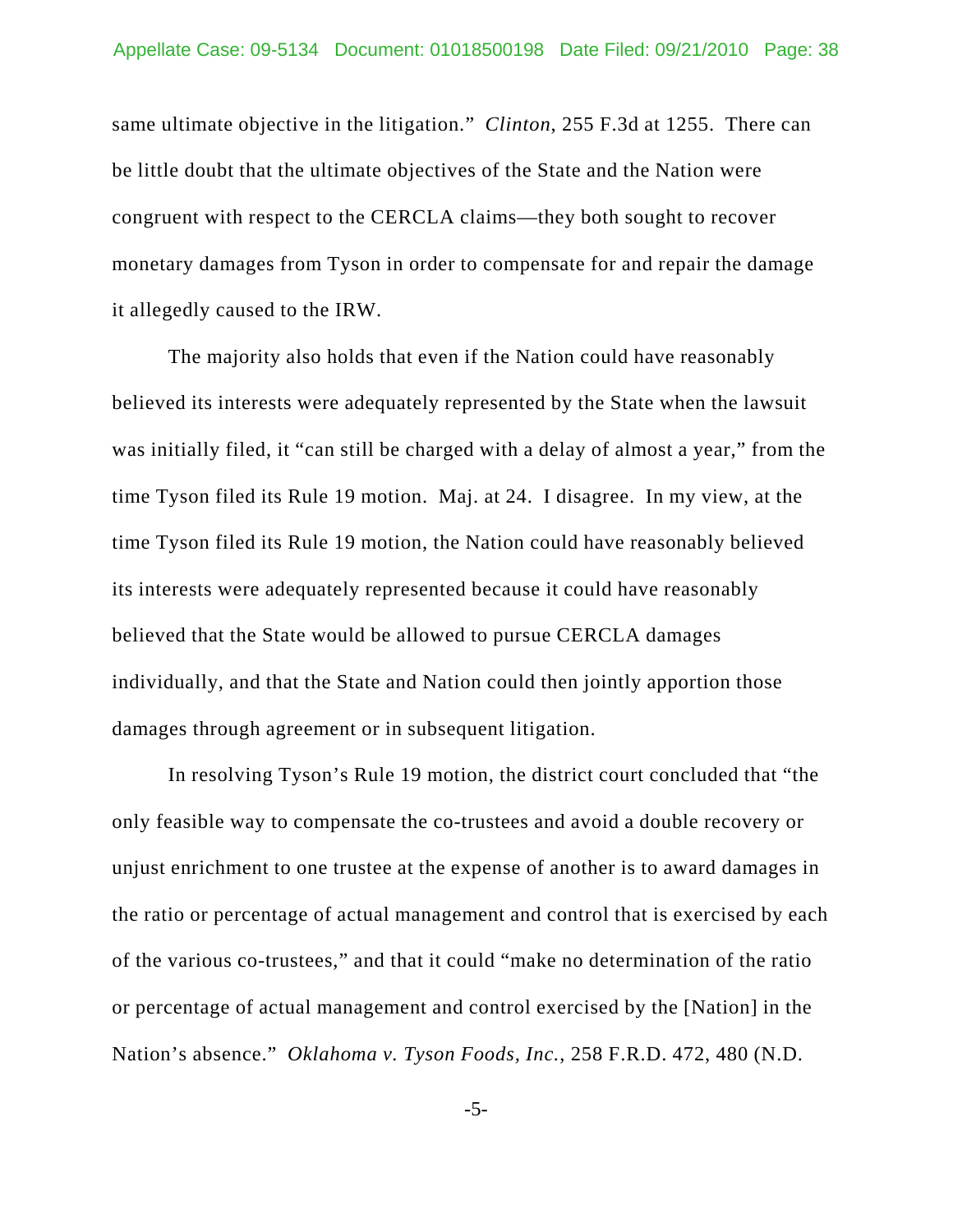Okla. 2009). For this point, the district court relied on *Coeur D'Alene Tribe v.*

*Asarco Inc.*, 280 F. Supp. 2d 1094 (D. Idaho 2003) ("*Coeur D'Alene I*"). That

decision, however, had been subsequently reconsidered and reversed by the judge

who issued it. *See United States v. Asarco Inc.*, 471 F. Supp. 2d 1063, 1068 (D.

Idaho 2005) ("*Coeur D'Alene II*") ("The Court revises its trusteeship ruling . . .").

Indeed, in *Coeur D'Alene II*, Judge Lodge held:

The language of the statute dictates that a co-trustee acting individually or collectively with the other co-trustees may go after the responsible party or parties for the full amount of the damage, less any amount that has already been paid as a result of a settlement to another trustee by a responsible party. If there is a later disagreement between the co-trustees, that disagreement would have to be resolved by successive litigation between the trustees, but it could in no way affect the liability of the responsible party or parties.

*Id*. Thus, until the district court resolved Tyson's Rule 19 motion on July 22,

2009, the Nation could have, in reliance on *Coeur D'Alene II*, reasonably believed

that the State could adequately represent its interest in this lawsuit.<sup>2</sup> In my view,

the Nation's delay should be measured from that date.

Next, I cannot agree with the majority's assessment of the prejudice that the Nation's intervention would cause Tyson. "The prejudice prong of the

timeliness inquiry measures prejudice caused by the intervenor's delay—not by

<sup>&</sup>lt;sup>2</sup>I express no view on whether the district court properly resolved Tyson's Rule 19 motion. Rather, I only point out that until that motion was resolved, the Nation could have reasonably believed that the district court would adopt the position of *Coeur D'Alene II* rather than the position of *Coeur D'Alene I* regarding the CERCLA trustee issue.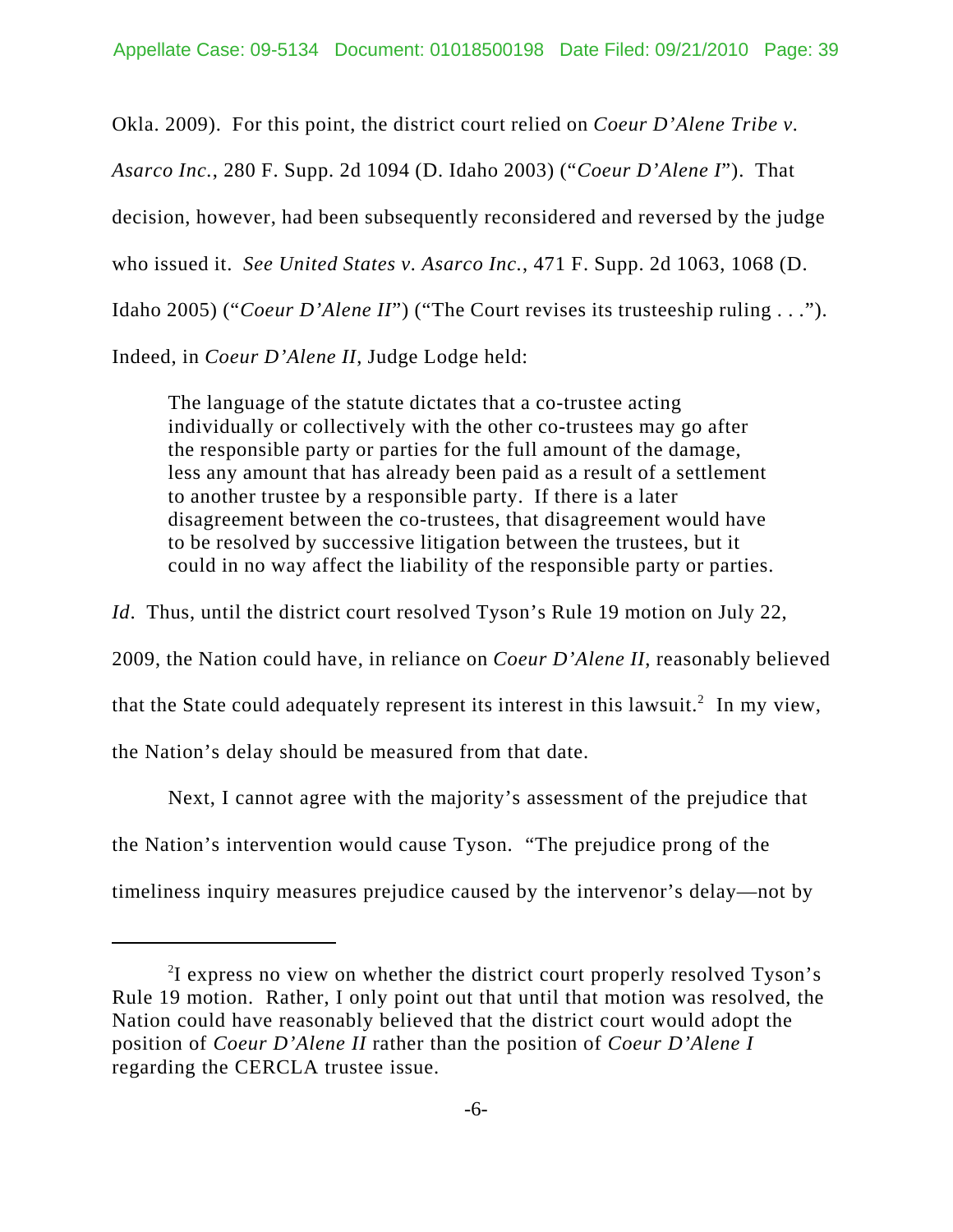the intervention itself." *Clinton*, 255 F.3d at 1251 (quotations omitted). In its discussion of the prejudice Tyson would suffer if the Nation were permitted to intervene, the majority first cites the potential need for additional discovery and additional motions regarding the Nation's claims. The fact that intervention may "double the work load" or "add issues" to a case, however, is a product "of intervention itself rather than the timing of the motion to intervene." *Id*.

The majority further notes that because the trial date was less than three weeks away at the time the Nation sought to intervene, its intervention and the trial delay it would cause would significantly disrupt Tyson's attorneys' and witnesses' schedules. To be sure, Tyson would suffer some added cost because of a trial delay only three weeks before trial was set to begin; however, Tyson is at least partly responsible for this belated delay and the attendant added cost. Although Tyson raised its Rule 19 defense in its answer, it waited over three years to pursue it. And, because the Nation could have reasonably believed its interests were adequately represented until the district court deemed it a "necessary" party, Tyson's own delay in bringing its Rule 19 motion was a causal factor in the timing of the Nation's motion to intervene. In my view, Tyson cannot now complain about the timing of the Nation's motion to intervene when Tyson is at least partly responsible for that timing. Furthermore, Tyson should not be rewarded for waiting to pursue its Rule 19 defense until it would be arguably too late for the Nation to intervene.

-7-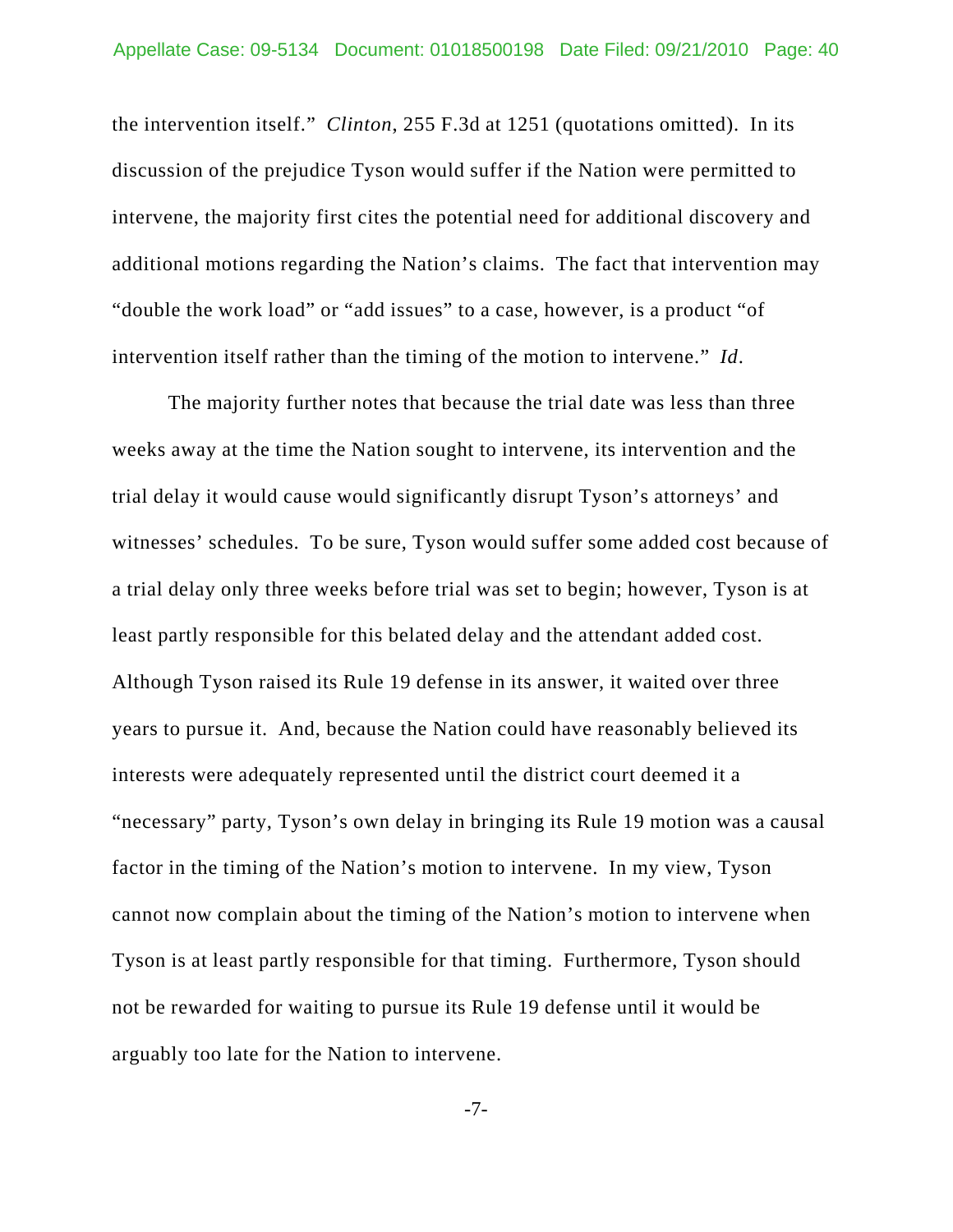I also cannot sympathize with Tyson's protestations of the prejudice that would be caused by a trial delay when not long before the Nation sought to intervene, Tyson sought to continue the trial. It is irrelevant that Tyson's motion for a continuance may "read[] less like a request for a continuance than a plea for rulings on pending motions." Maj. at 28. The fact remains that on June 30, 2009, Tyson sought to delay the trial and even argued that "[a] short continuance of the trial date *would not prejudice any party*." Def's Mot. for Modification of May 14, 2009 Scheduling Order & Integrated Br. in Supp. at 3, *Tyson Foods, Inc.*, No. 05-cv-329-GKF-PJC (N.D. Okla. June 30, 2009) (emphasis added). In my view, Tyson's request for a continuance and its claim on June 30 that a trial delay would not prejudice any party greatly undermines its claim only two months later that a trial delay would cause it extreme prejudice.

Finally, in discussing whether any unusual circumstances counsel for or against allowing the Nation to intervene, the majority ignores one obvious unusual circumstance—the significant loss the State will potentially incur if the Nation is excluded from this lawsuit. During the more than three years that Tyson waited to bring its Rule 19 defense, the State expended significant time and money to develop its damages claims. When the district court ruled in favor of Tyson on its Rule 19 motion, all of those claims were dismissed. If the Nation is not permitted to intervene, the State and Nation will have to pursue the hundreds of millions of dollars in damages the State initially sought on its own, together in

-8-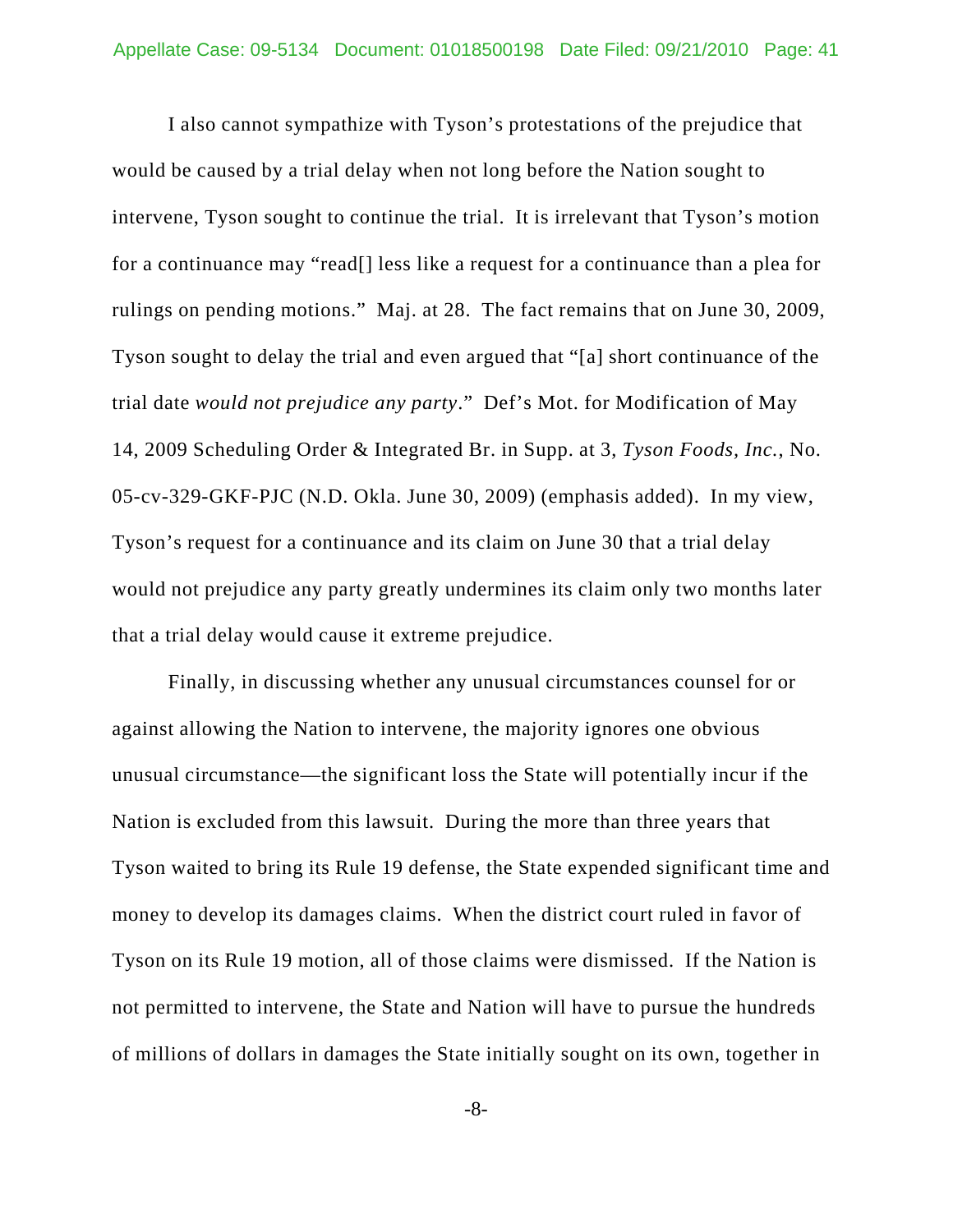a subsequent lawsuit. Neither the State nor the Nation believes a subsequent cooperative suit is a realistic possibility. *See* Aplt. App. Vol. V at 875 (Attorney General of the Nation explaining, "If we are not allowed to intervene in this lawsuit, we will have to, at some point, file a new lawsuit. We will have to try to join the State [] who also has immunity. Whether or not politically they can do it at that time is an issue. Whether or not we can afford to do it is a very real issue."); *see also* Br. of State of Oklahoma at 31 ("Because neither sovereign can be joined against its will, both would again need concurrently to waive their sovereignty. Such coordination of priorities is often difficult, potentially providing [Tyson] with an unwarranted and unjust escape from liability for damages and/or response costs."). Thus, if the Nation is excluded from this lawsuit, the State will potentially have wasted the significant amount of time and money it spent developing these complex damages claims. In my view, the loss Tyson would incur by having to rearrange its attorneys' and witnesses' schedules pales in comparison to the loss of time and money the State will potentially suffer if the Nation is excluded from this action.

In sum, the Nation did not delay unduly in seeking to intervene in this lawsuit. Rather, it acted quite prudently throughout and only sought to intervene when it could no longer reasonably believe that its interests were adequately represented by the State. Furthermore, because the prejudice the State will potentially suffer if the Nation is excluded from this case is significantly greater

-9-